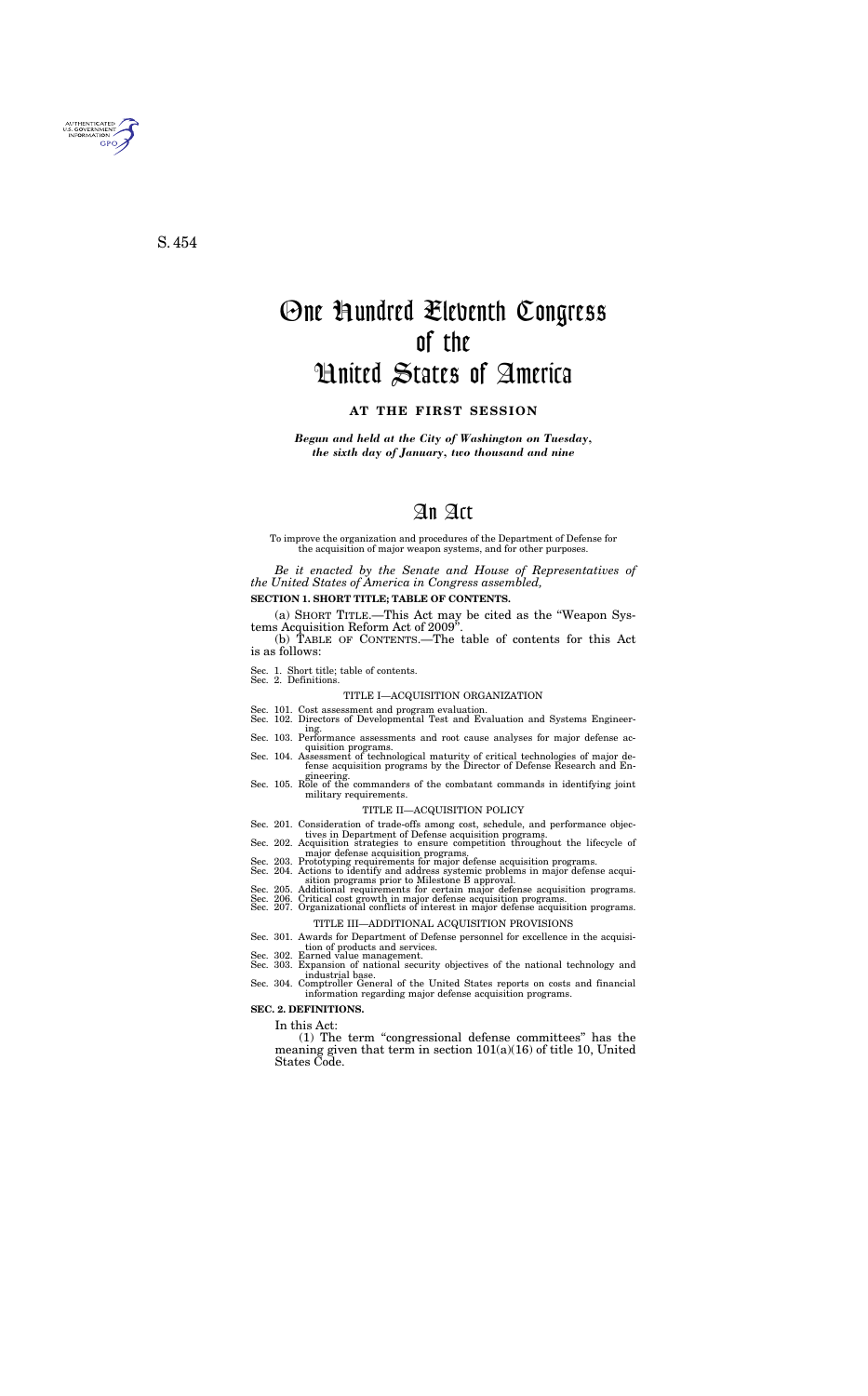(2) The term ''major defense acquisition program'' has the meaning given that term in section 2430 of title 10, United States Code.

(3) The term ''major weapon system'' has the meaning given that term in section 2379(d) of title 10, United States Code.

# **TITLE I—ACQUISITION ORGANIZATION**

#### **SEC. 101. COST ASSESSMENT AND PROGRAM EVALUATION.**

(a) DIRECTOR OF COST ASSESSMENT AND PROGRAM EVALUA-TION.—

(1) IN GENERAL.—Chapter 4 of title 10, United States Code, is amended by inserting after section 139b the following new section:

"(b) INDEPENDENT ADVICE TO SECRETARY OF DEFENSE.—(1) The Director of Cost Assessment and Program Evaluation is the principal advisor to the Secretary of Defense and other senior officials of the Department of Defense, and shall provide independent analysis and advice to such officials, on the following matters:

#### **''§ 139c. Director of Cost Assessment and Program Evaluation**

"(A) Matters assigned to the Director pursuant to this section and section 2334 of this title.

''(B) Matters assigned to the Director by the Secretary pursuant to section 113 of this title.

''(a) APPOINTMENT.—There is a Director of Cost Assessment and Program Evaluation in the Department of Defense, appointed by the President, by and with the advice and consent of the Senate.

 $\mathcal{L}(2)$  The Director may communicate views on matters within the responsibility of the Director directly to the Secretary of Defense and the Deputy Secretary of Defense without obtaining the approval or concurrence of any other official within the Department of Defense.

''(c) DEPUTY DIRECTORS.—There are two Deputy Directors within the Office of the Director of Cost Assessment and Program Evaluation, as follows:

''(1) The Deputy Director for Cost Assessment.

''(2) The Deputy Director for Program Evaluation.

''(d) RESPONSIBILITIES.—The Director of Cost Assessment and Program Evaluation shall serve as the principal official within the senior management of the Department of Defense for the following:

''(1) Cost estimation and cost analysis for acquisition programs of the Department of Defense, and carrying out the duties assigned pursuant to section 2334 of this title.

''(2) Analysis and advice on matters relating to the planning and programming phases of the Planning, Programming, Budgeting and Execution system, and the preparation of materials and guidance for such system, as directed by the Secretary of Defense, working in coordination with the Under Secretary of Defense (Comptroller).

''(3) Analysis and advice for resource discussions relating to requirements under consideration in the Joint Requirements Oversight Council pursuant to section 181 of this title.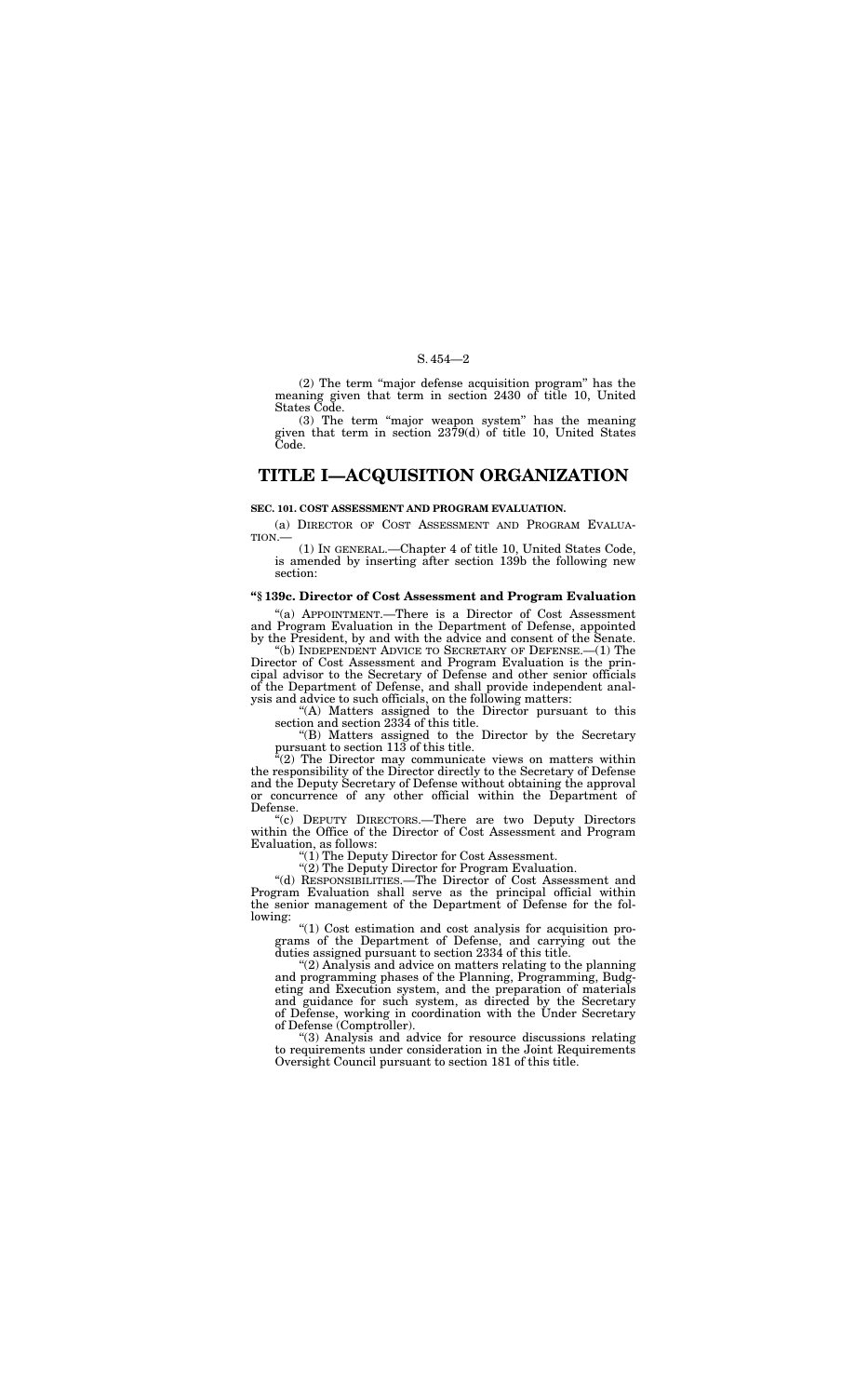"(4) Formulation of study guidance for analyses of alternatives for major defense acquisition programs and performance of such analyses, as directed by the Secretary of Defense

''(5) Review, analysis, and evaluation of programs for executing approved strategies and policies, ensuring that information on programs is presented accurately and completely, and assessing the effect of spending by the Department of Defense on the United States economy.

 $\sqrt[4]{(7)}$  Assessments of alternative plans, programs, and policies with respect to the acquisition programs of the Department of Defense.

''(6) Assessments of special access and compartmented intelligence programs, in coordination with the Under Secretary of Defense for Acquisition, Technology, and Logistics and the Under Secretary of Defense for Intelligence and in accordance with applicable policies.

''Director of Cost Assessment and Program Evaluation, Department of Defense.'

''(8) Leading the development of improved analytical skills and competencies within the cost assessment and program evaluation workforce of the Department of Defense and improved tools, data, and methods to promote performance, economy, and efficiency in analyzing national security planning and the allocation of defense resources.''.

"(1) prescribe, by authority of the Secretary of Defense, policies and procedures for the conduct of cost estimation and cost analysis for the acquisition programs of the Department of Defense;

(2) CLERICAL AMENDMENT.—The table of sections at the beginning of chapter 4 of such title is amended by inserting after the item relating to section 139b the following new item:

#### ''139c. Director of Cost Assessment and Program Evaluation.''.

"(2) provide guidance to and consult with the Secretary of Defense, the Under Secretary of Defense for Acquisition, Technology, and Logistics, the Under Secretary of Defense (Comptroller), the Secretaries of the military departments, and the heads of the Defense Agencies with respect to cost estimation in the Department of Defense in general and with respect to specific cost estimates and cost analyses to be conducted in connection with a major defense acquisition program

(3) EXECUTIVE SCHEDULE LEVEL IV.—Section 5315 of title 5, United States Code, is amended by inserting after the item relating to the Director of Operational Test and Evaluation, Department of Defense the following new item:

(b) INDEPENDENT COST ESTIMATION AND COST ANALYSIS.—

(1) IN GENERAL.—Chapter 137 of title 10, United States Code, is amended by adding at the end the following new section:

#### **''§ 2334. Independent cost estimation and cost analysis**

''(a) IN GENERAL.—The Director of Cost Assessment and Program Evaluation shall ensure that the cost estimation and cost analysis processes of the Department of Defense provide accurate information and realistic estimates of cost for the acquisition programs of the Department of Defense. In carrying out that responsibility, the Director shall—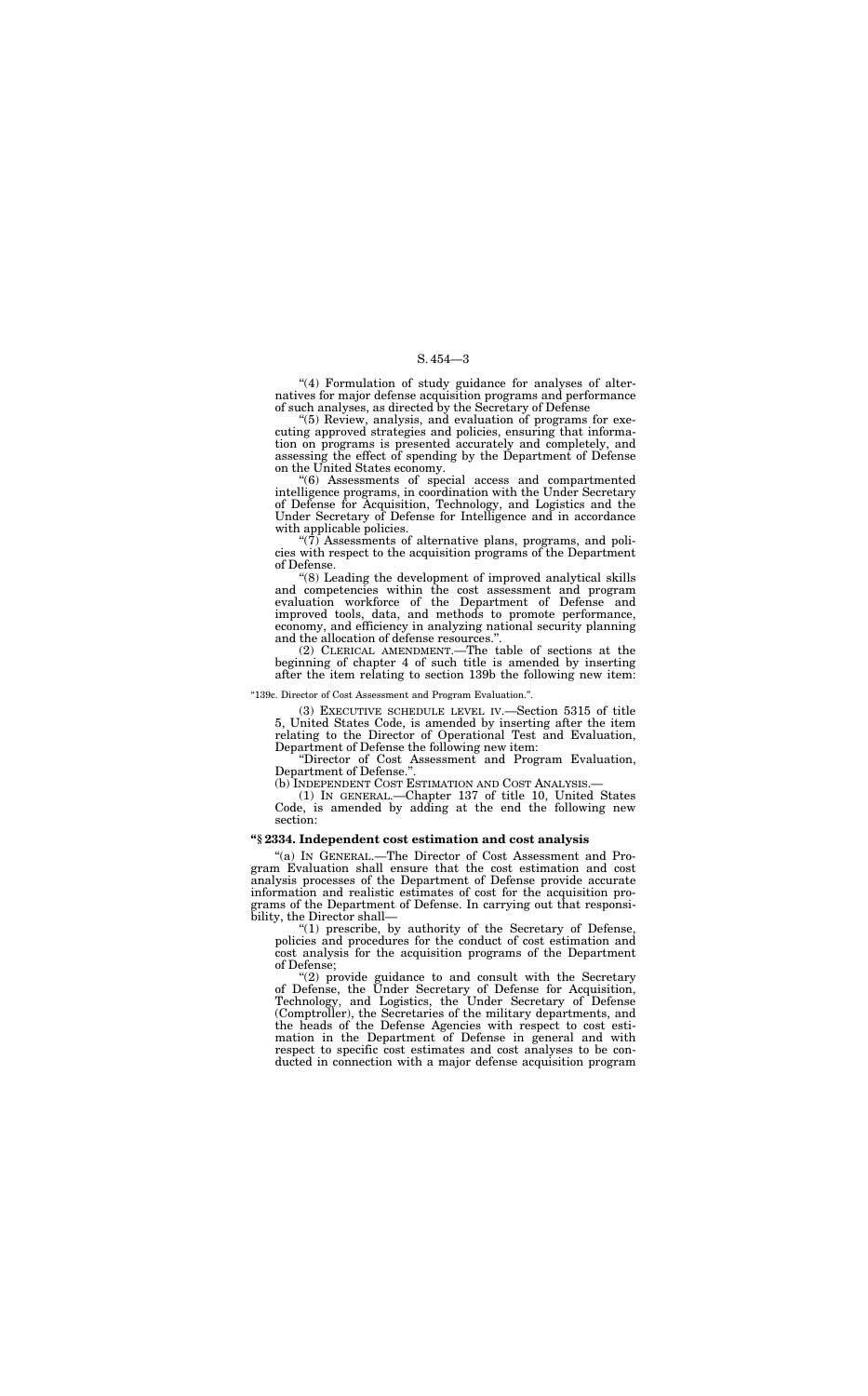under chapter 144 of this title or a major automated information system program under chapter 144A of this title;

''(3) issue guidance relating to the proper selection of confidence levels in cost estimates generally, and specifically, for the proper selection of confidence levels in cost estimates for major defense acquisition programs and major automated information system programs;

"(4) issue guidance relating to full consideration of lifecycle management and sustainability costs in major defense acquisition programs and major automated information system programs;

> "(ii) any decision to enter into low-rate initial production or full-rate production;

> $\mathcal{L}$  (iv) any report under section 2445c(f) of this title; and

''(5) review all cost estimates and cost analyses conducted in connection with major defense acquisition programs and major automated information system programs;

''(b) REVIEW OF COST ESTIMATES, COST ANALYSES, AND RECORDS OF THE MILITARY DEPARTMENTS AND DEFENSE AGENCIES.—The Secretary of Defense shall ensure that the Director of Cost Assessment and Program Evaluation-

''(6) conduct independent cost estimates and cost analyses for major defense acquisition programs and major automated information system programs for which the Under Secretary of Defense for Acquisition, Technology, and Logistics is the Milestone Decision Authority—

"(A) in advance of-

''(i) any certification under section 2366a or 2366b of this title;

''(iii) any certification under section 2433a of this title; and

" $(2)$  has timely access to any records and data in the Department of Defense (including the records and data of each military department and Defense Agency and including classified and proprietary information) that the Director considers necessary to review in order to carry out any duties under this section.

''(B) at any other time considered appropriate by the Director or upon the request of the Under Secretary of Defense for Acquisition, Technology, and Logistics; and

''(7) periodically assess and update the cost indexes used by the Department to ensure that such indexes have a sound basis and meet the Department's needs for realistic cost estimation.

''(1) promptly receives the results of all cost estimates and cost analyses conducted by the military departments and Defense Agencies, and all studies conducted by the military departments and Defense Agencies in connection with such cost estimates and cost analyses, for major defense acquisition programs and major automated information system programs of the military departments and Defense Agencies; and

''(c) PARTICIPATION, CONCURRENCE, AND APPROVAL IN COST ESTIMATION.—The Director of Cost Assessment and Program Evaluation may—

''(1) participate in the discussion of any discrepancies between an independent cost estimate and the cost estimate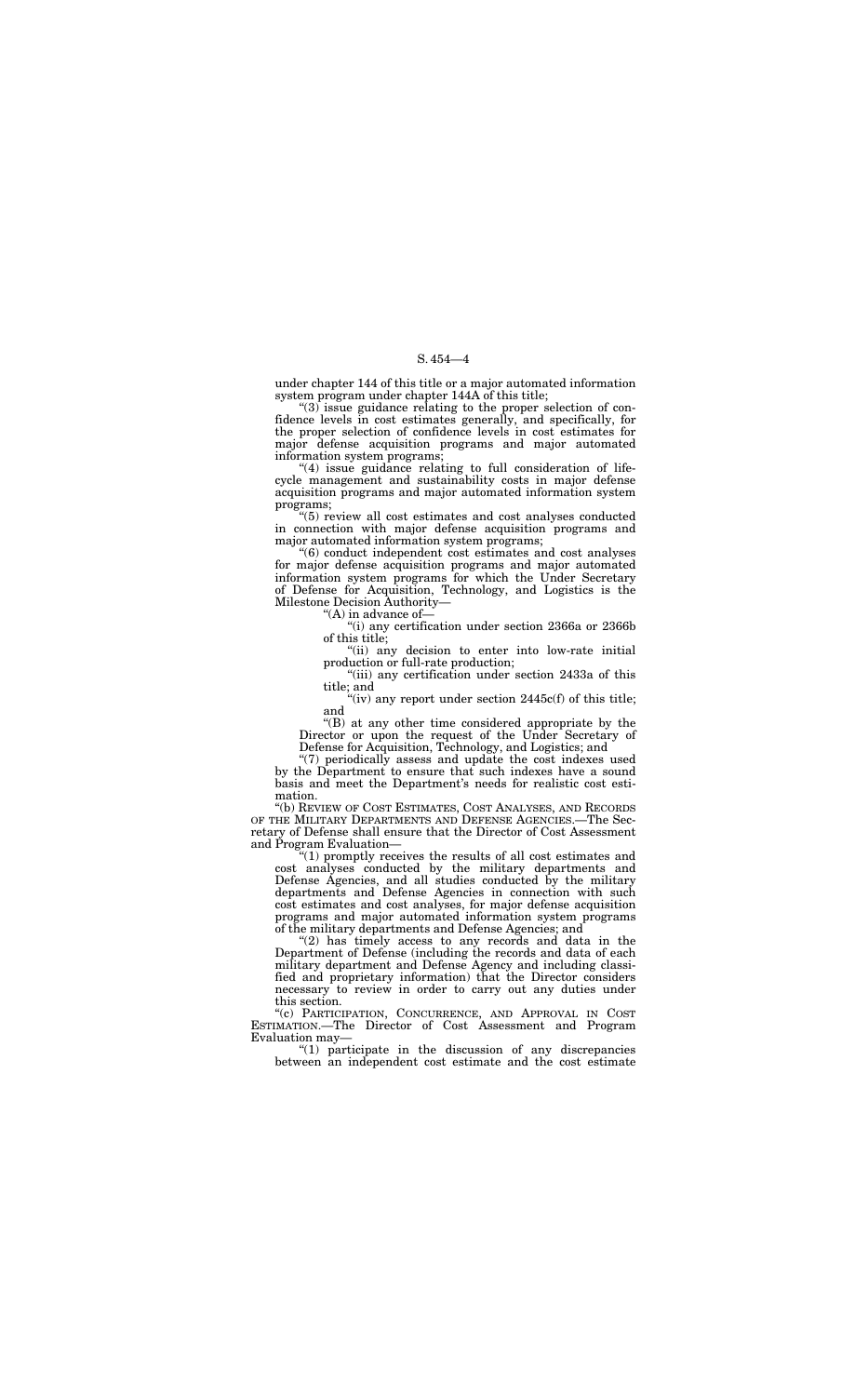of a military department or Defense Agency for a major defense acquisition program or major automated information system program of the Department of Defense;

''(2) comment on deficiencies in the methodology or execution of any cost estimate or cost analysis developed by a military department or Defense Agency for a major defense acquisition program or major automated information system program;

 $\sqrt[4]{(4)}$  participate in the consideration of any decision to request authorization of a multiyear procurement contract for a major defense acquisition program.

''(3) concur in the choice of a cost estimate within the baseline description or any other cost estimate (including the confidence level for any such cost estimate) for use at any event specified in subsection (a)(6); and

" $(1)$  disclose in accordance with paragraph  $(2)$  the confidence level used in establishing a cost estimate for a major defense acquisition program or major automated information system program, the rationale for selecting such confidence level, and, if such confidence level is less than 80 percent, the justification for selecting a confidence level of less than 80 percent; and

"(2) include the disclosure required by paragraph  $(1)$ —

''(d) DISCLOSURE OF CONFIDENCE LEVELS FOR BASELINE ESTI-MATES OF MAJOR DEFENSE ACQUISITION PROGRAMS.—The Director of Cost Assessment and Program Evaluation, and the Secretary of the military department concerned or the head of the Defense Agency concerned (as applicable), shall each—

''(e) ANNUAL REPORT ON COST ASSESSMENT ACTIVITIES.—(1) The Director of Cost Assessment and Program Evaluation shall prepare an annual report summarizing the cost estimation and cost analysis activities of the Department of Defense during the previous year and assessing the progress of the Department in improving the accuracy of its cost estimates and analyses. Each report shall include, for the year covered by such report, an assessment of-

"(B) the overall quality of cost estimates prepared by each of the military departments and Defense Agencies for major defense acquisition programs and major automated information system programs; and

"(C) any consistent differences in methodology or approach among the cost estimates prepared by the military departments, the Defense Agencies, and the Director.

''(A) in any decision documentation approving a cost estimate within the baseline description or any other cost estimate for use at any event specified in subsection (a)(6); and

''(B) in the next Selected Acquisition Report pursuant to section 2432 of this title in the case of a major defense acquisition program, or the next quarterly report pursuant to section 2445c of this title in the case of a major automated information system program.

''(A) the extent to which each of the military departments and Defense Agencies have complied with policies, procedures, and guidance issued by the Director with regard to the preparation of cost estimates for major defense acquisition programs and major automated information systems;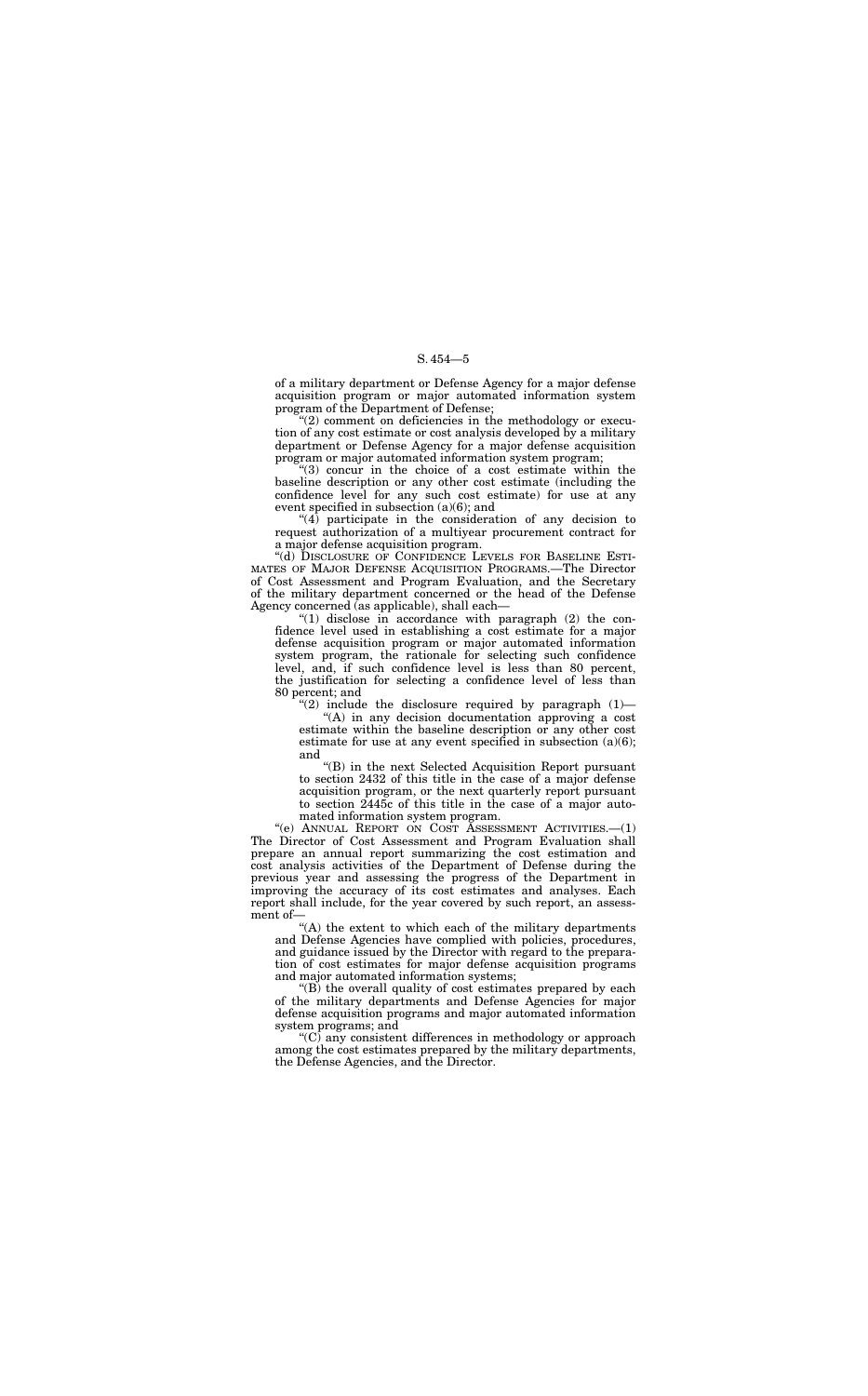"(2) Each report under this subsection shall be submitted concurrently to the Secretary of Defense, the Under Secretary of Defense for Acquisition, Technology, and Logistics, the Under Secretary of Defense (Comptroller), and the congressional defense committees not later than 10 days after the transmittal to Congress of the budget of the President for the next fiscal year (as submitted pursuant to section 1105 of title 31).

 $(3)(A)$  Each report submitted to the congressional defense committees under this subsection shall be submitted in unclassified form, but may include a classified annex.

"(4) The Secretary of Defense may comment on any report of the Director to the congressional defense committees under this subsection.

''(B) The Director shall ensure that a report submitted under this subsection does not include any information, such as proprietary or source selection sensitive information, that could undermine the integrity of the acquisition process.

''(C) The unclassified version of each report submitted to the congressional defense committees under this subsection shall be posted on an Internet website of the Department of Defense that is available to the public.

''(f) STAFF.—The Secretary of Defense shall ensure that the Director of Cost Assessment and Program Evaluation has sufficient professional staff of military and civilian personnel to enable the Director to carry out the duties and responsibilities of the Director under this section.''.

(2) Section  $2306b(i)(1)(B)$  of such title is amended by striking ''Cost Analysis Improvement Group of the Department of Defense'' and inserting ''Director of Cost Assessment and Program Analysis''.

(2) CLERICAL AMENDMENT.—The table of sections at the beginning of chapter 137 of such title is amended by adding at the end the following new item:

#### ''2334. Independent cost estimation and cost analysis.''.

(c) TRANSFER OF PERSONNEL AND FUNCTIONS.—

(1) TRANSFER OF FUNCTIONS.—The functions of the Office of Program Analysis and Evaluation of the Department of Defense, including the functions of the Cost Analysis Improvement Group, are hereby transferred to the Office of the Director of Cost Assessment and Program Evaluation.

(2) TRANSFER OF PERSONNEL TO DEPUTY DIRECTOR FOR INDE-PENDENT COST ASSESSMENT.—The personnel of the Cost Analysis Improvement Group are hereby transferred to the Deputy Director for Cost Assessment in the Office of the Director of Cost Assessment and Program Evaluation.

(3) TRANSFER OF PERSONNEL TO DEPUTY DIRECTOR FOR PRO-GRAM ANALYSIS AND EVALUATION.—The personnel (other than the personnel transferred under paragraph (2)) of the Office of Program Analysis and Evaluation are hereby transferred to the Deputy Director for Program Evaluation in the Office of the Director of Cost Assessment and Program Evaluation. (d) CONFORMING AMENDMENTS.— (1) Section 181(d) of title 10, United States Code, is

amended by striking ''Director of the Office of Program Analysis and Evaluation'' and inserting ''Director of Cost Assessment and Program Evaluation''.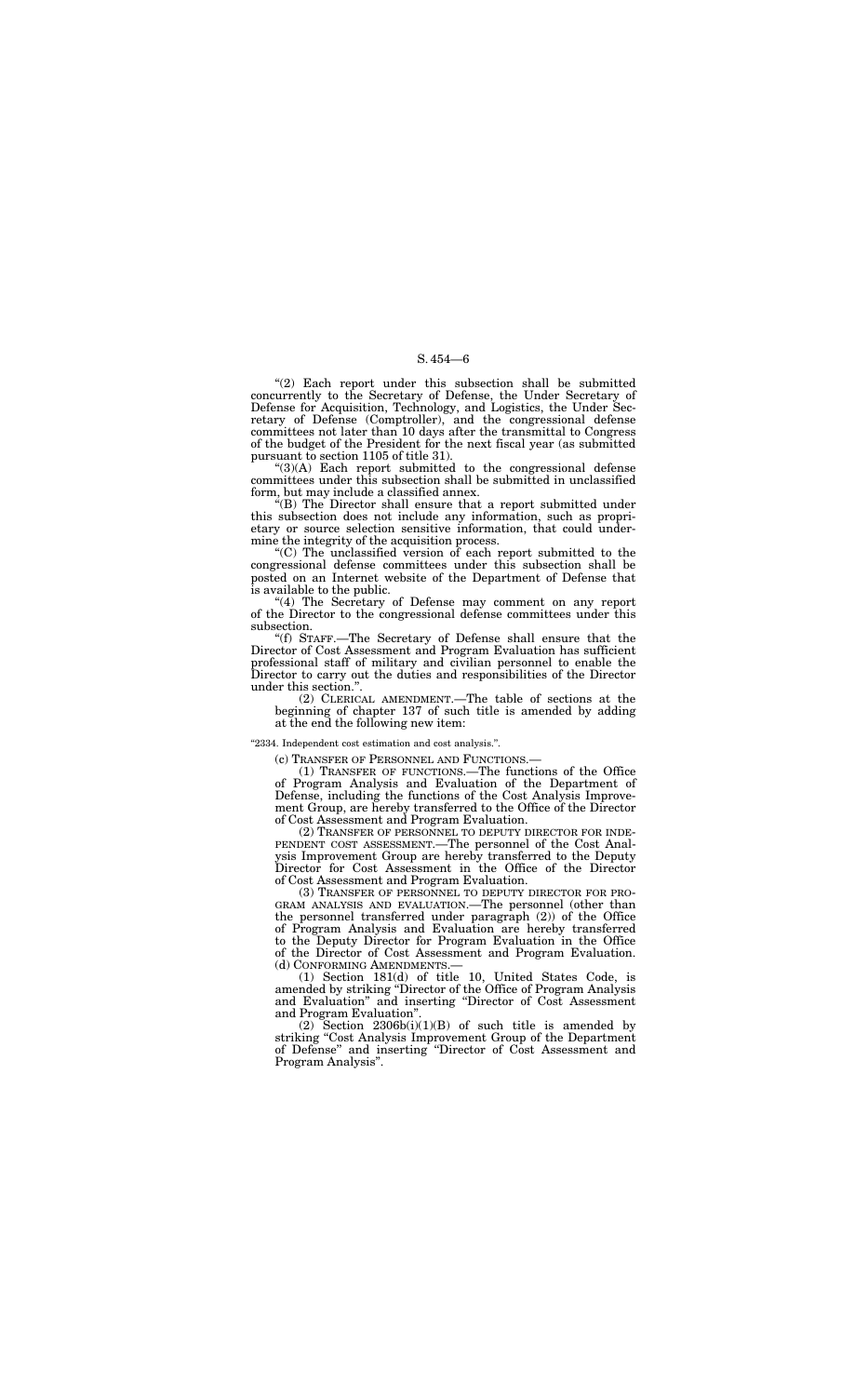$(3)$  Section  $2366a(a)(4)$  of such title is amended by inserting '', with the concurrence of the Director of Cost Assessment and Program Evaluation,'' after ''has been submitted''.

(4) Section  $2366b(a)(1)(C)$  of such title is amended by inserting ", with the concurrence of the Director of Cost Assessment and Program Evaluation,'' after ''have been developed to execute'

 $(6)$  Section 2445 $c(f)(3)$  of such title is amended by striking "are reasonable" and inserting "have been determined, with the concurrence of the Director of Cost Assessment and Program Evaluation, to be reasonable''.

(5) Subparagraph (A) of section 2434(b)(1) of such title is amended to read as follows:

''(A) be prepared or approved by the Director of Cost Assessment and Program Evaluation; and''.

(e) REPORT ON MONITORING OF OPERATING AND SUPPORT COSTS FOR MAJOR DEFENSE ACQUISITION PROGRAMS.—

(1) REPORT TO SECRETARY OF DEFENSE.—Not later than one year after the date of the enactment of this Act, the Director of Cost Assessment and Program Evaluation under section 139c of title 10 United States Code (as added by subsection (a)), shall review existing systems and methods of the Department of Defense for tracking and assessing operating and support costs on major defense acquisition programs and submit to the Secretary of Defense a report on the finding and recommendations of the Director as a result of the review, including an assessment by the Director of the feasibility and advisability of establishing baselines for operating and support costs under section 2435 of title 10, United States Code.

(2) TRANSMITTAL TO CONGRESS.—Not later than 30 days after receiving the report required by paragraph (1), the Secretary shall transmit the report to the congressional defense committees, together with any comments on the report the Secretary considers appropriate.

#### **SEC. 102. DIRECTORS OF DEVELOPMENTAL TEST AND EVALUATION AND SYSTEMS ENGINEERING.**

(a) IN GENERAL.—

(1) ESTABLISHMENT OF POSITIONS.—Chapter 4 of title 10, United States Code, as amended by section 101(a) of this Act, is further amended by inserting after section 139c the following new section:

#### **''§ 139d. Director of Developmental Test and Evaluation; Director of Systems Engineering: joint guidance**

"(a) DIRECTOR OF DEVELOPMENTAL TEST AND EVALUATION.

''(1) APPOINTMENT.—There is a Director of Developmental Test and Evaluation, who shall be appointed by the Secretary of Defense from among individuals with an expertise in test and evaluation.

''(2) PRINCIPAL ADVISOR FOR DEVELOPMENTAL TEST AND EVALUATION.—The Director shall be the principal advisor to the Secretary of Defense and the Under Secretary of Defense for Acquisition, Technology, and Logistics on developmental test and evaluation in the Department of Defense.

''(3) SUPERVISION.—The Director shall be subject to the supervision of the Under Secretary of Defense for Acquisition,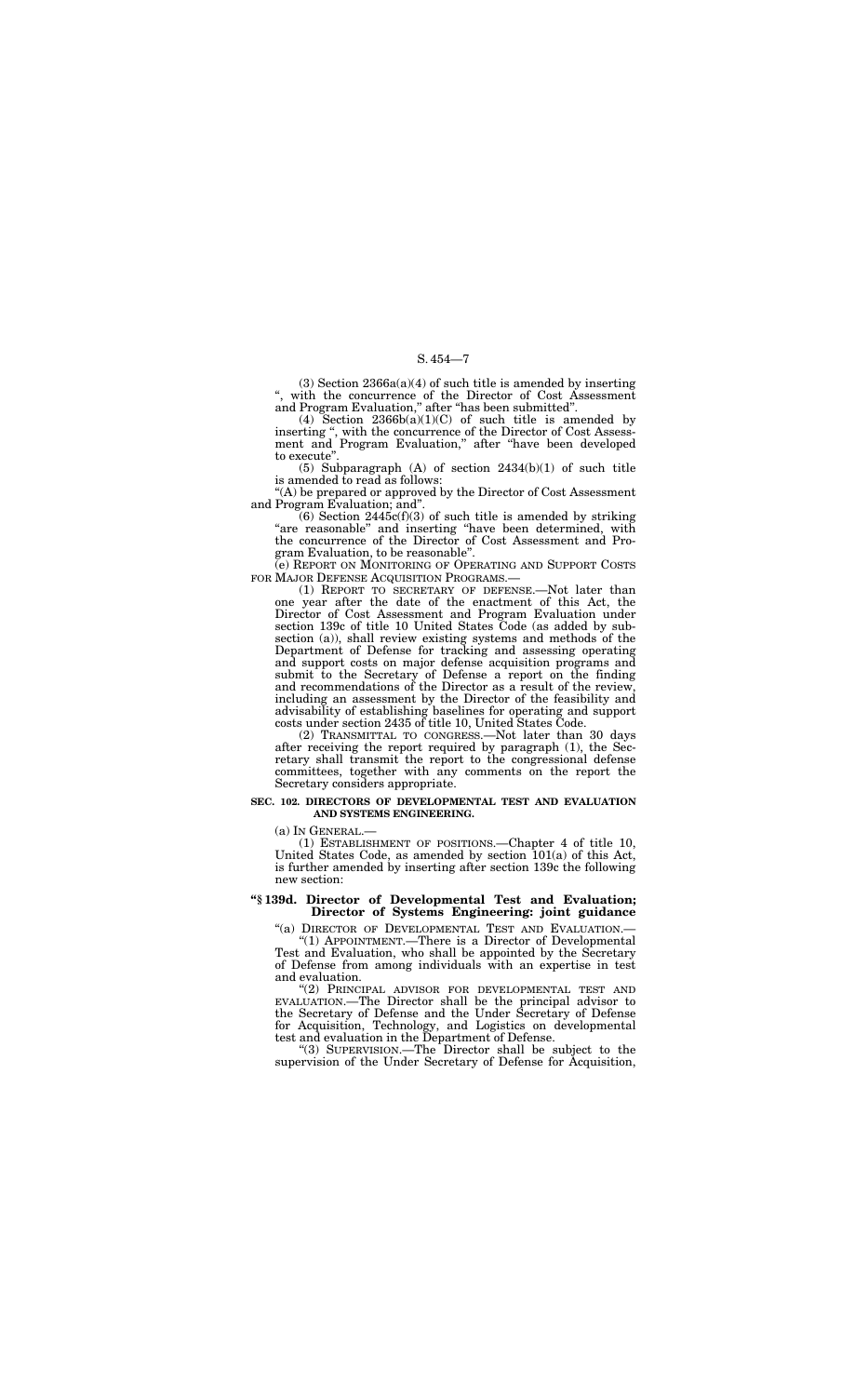Technology, and Logistics and shall report to the Under Secretary.

"(4) COORDINATION WITH DIRECTOR OF SYSTEMS ENGINEERING.—The Director of Developmental Test and Evaluation shall closely coordinate with the Director of Systems Engineering to ensure that the developmental test and evaluation activities of the Department of Defense are fully integrated into and consistent with the systems engineering and development planning processes of the Department.

> "(ii) in coordination with the Director of Operational Test and Evaluation, the integration of developmental test and evaluation with operational test and evaluation;

''(5) DUTIES.—The Director shall—

"(iii) the conduct of developmental test and evaluation conducted jointly by more than one military department or Defense Agency;

''(A) develop policies and guidance for—

 $\mathrm{``(B)}$  review and approve the developmental test and evaluation plan within the test and evaluation master plan for each major defense acquisition program of the Department of Defense;

''(i) the conduct of developmental test and evaluation in the Department of Defense (including integration and developmental testing of software);

 $\mathrm{``(D)}$  provide advocacy, oversight, and guidance to elements of the acquisition workforce responsible for developmental test and evaluation;

 $E$ ) periodically review the organizations and capabilities of the military departments with respect to developmental test and evaluation and identify needed changes or improvements to such organizations and capabilities, and provide input regarding needed changes or improvements for the test and evaluation strategic plan developed in accordance with section 196(d) of this title; and

"(6) ACCESS TO RECORDS.—The Secretary of Defense shall ensure that the Director has access to all records and data of the Department of Defense (including the records and data of each military department and including classified and propriety information, as appropriate) that the Director considers necessary in order to carry out the Director's duties under this subsection.

''(C) monitor and review the developmental test and evaluation activities of the major defense acquisition programs;

''(F) perform such other activities relating to the developmental test and evaluation activities of the Department of Defense as the Under Secretary of Defense for Acquisition, Technology, and Logistics may prescribe.

''(7) CONCURRENT SERVICE AS DIRECTOR OF DEPARTMENT OF DEFENSE TEST RESOURCES MANAGEMENT CENTER.—The individual serving as the Director of Developmental Test and Evaluation may also serve concurrently as the Director of the Department of Defense Test Resource Management Center under section 196 of this title.

''(b) DIRECTOR OF SYSTEMS ENGINEERING.—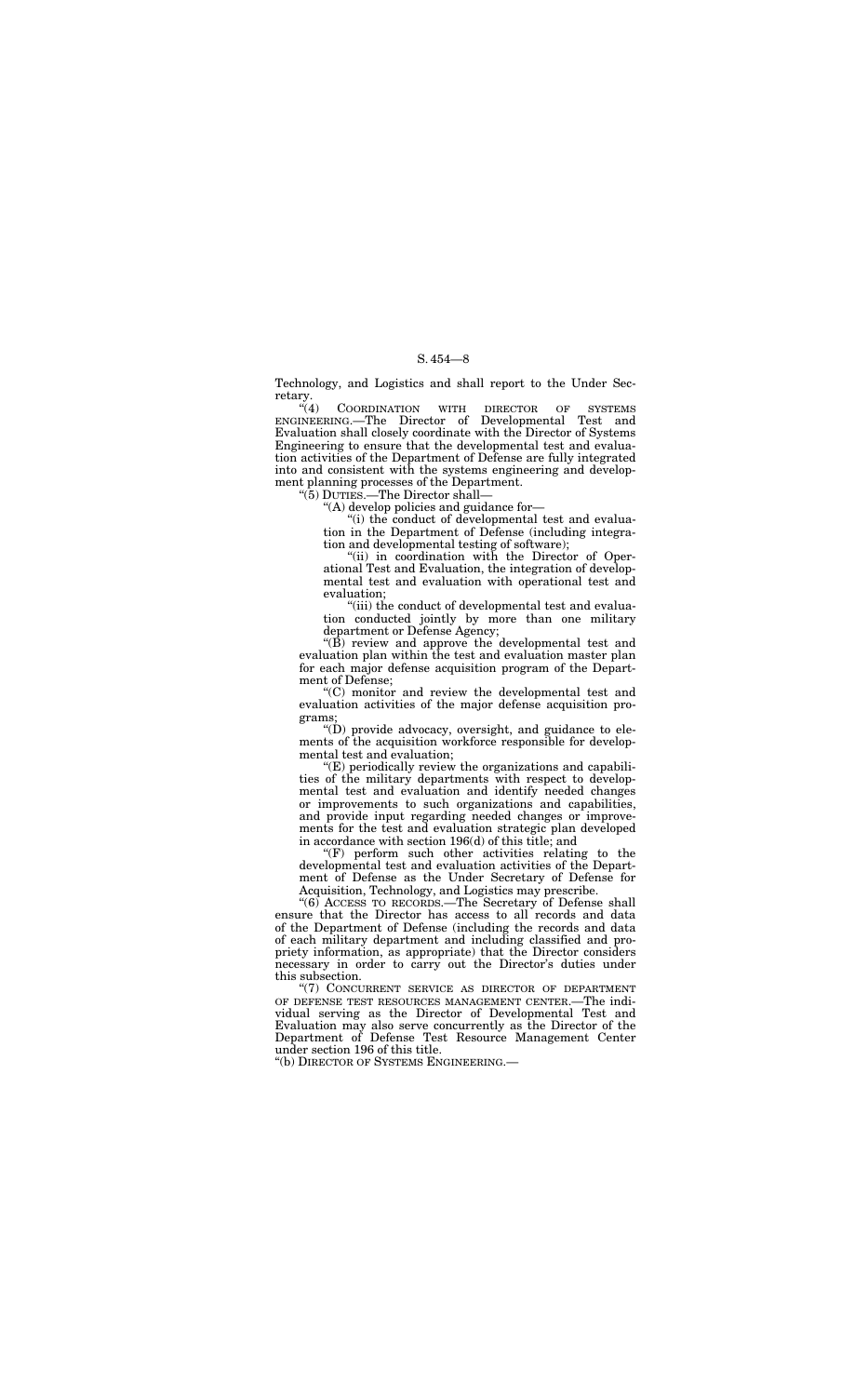''(1) APPOINTMENT.—There is a Director of Systems Engineering, who shall be appointed by the Secretary of Defense from among individuals with an expertise in systems engineering and development planning.

''(2) PRINCIPAL ADVISOR FOR SYSTEMS ENGINEERING AND DEVELOPMENT PLANNING.—The Director shall be the principal advisor to the Secretary of Defense and the Under Secretary of Defense for Acquisition, Technology, and Logistics on systems engineering and development planning in the Department of Defense.

"(4) COORDINATION WITH DIRECTOR OF DEVELOPMENTAL TEST AND EVALUATION.—The Director of Systems Engineering shall closely coordinate with the Director of Developmental Test and Evaluation to ensure that the developmental test and evaluation activities of the Department of Defense are fully integrated into and consistent with the systems engineering and development planning processes of the Department.

''(3) SUPERVISION.—The Director shall be subject to the supervision of the Under Secretary of Defense for Acquisition, Technology, and Logistics and shall report to the Under Secretary.

> "(ii) the use of systems engineering approaches to enhance reliability, availability, and maintainability on major defense acquisition programs;

 $f(B)$  review and approve the systems engineering master plan for each major defense acquisition program;

''(E) provide input on the inclusion of systems engineering requirements in the process for consideration of joint military requirements by the Joint Requirements Oversight Council pursuant to section 181 of this title, including specific input relating to each capabilities development document;

''(5) DUTIES.—The Director shall—

''(A) develop policies and guidance for—

''(i) the use of systems engineering principles and best practices, generally;

 $\mathcal{F}(\bar{F})$  periodically review the organizations and capabilities of the military departments with respect to systems engineering, development planning, and lifecycle management and sustainability, and identify needed changes or improvements to such organizations and capabilities; and

''(iii) the development of systems engineering master plans for major defense acquisition programs including systems engineering considerations in support of lifecycle management and sustainability; and

"(iv) the inclusion of provisions relating to systems engineering and reliability growth in requests for proposals;

''(C) monitor and review the systems engineering and development planning activities of the major defense acquisition programs;

''(D) provide advocacy, oversight, and guidance to elements of the acquisition workforce responsible for systems engineering, development planning, and lifecycle management and sustainability functions;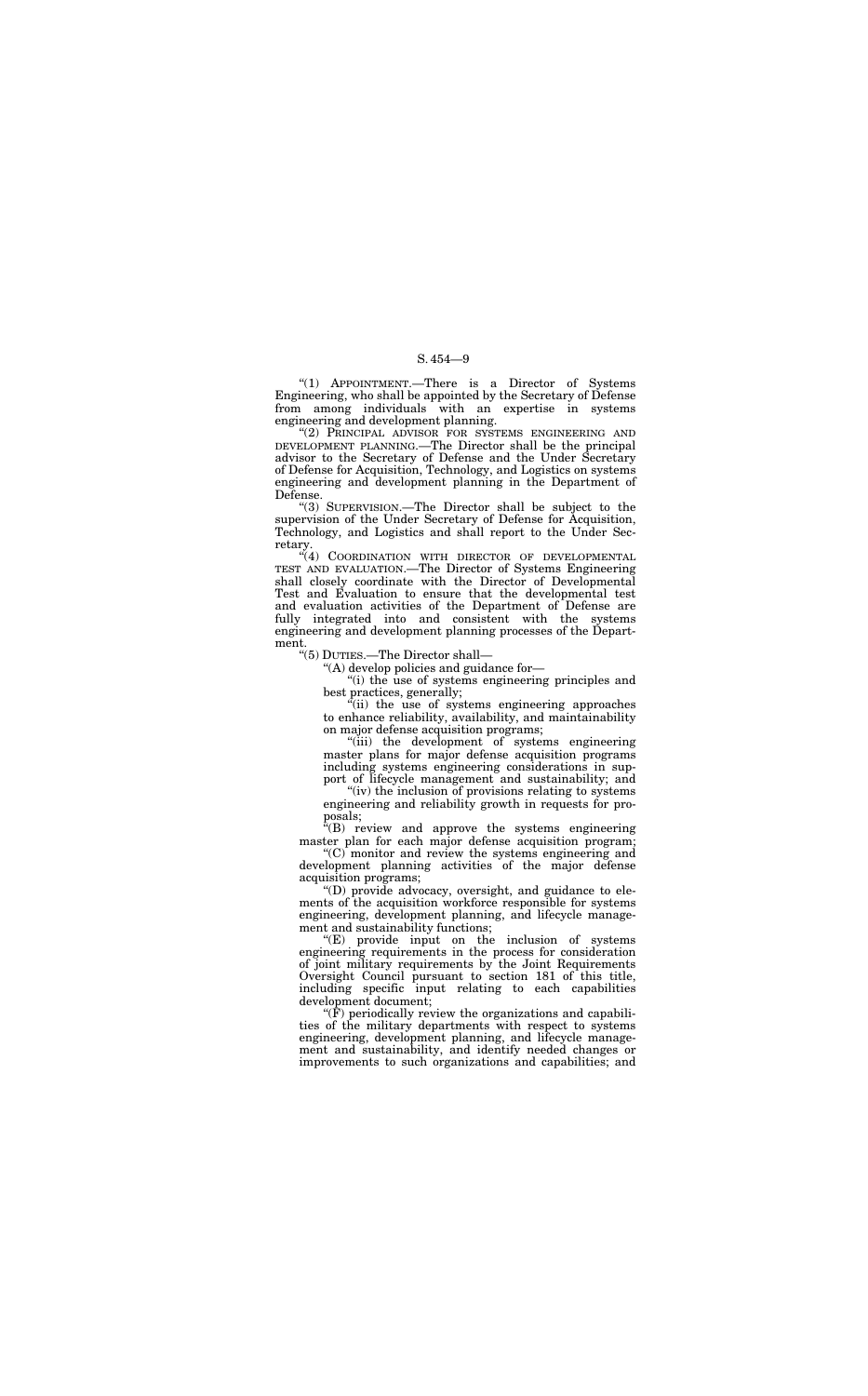$G$ ) perform such other activities relating to the systems engineering and development planning activities of the Department of Defense as the Under Secretary of Defense for Acquisition, Technology, and Logistics may prescribe.

''(6) ACCESS TO RECORDS.—The Director shall have access to any records or data of the Department of Defense (including the records and data of each military department and including classified and proprietary information as appropriate) that the Director considers necessary to review in order to carry out the Director's duties under this subsection.

"(c) JOINT ANNUAL REPORT.—Not later than March 31 each year, beginning in 2010, the Director of Developmental Test and Evaluation and the Director of Systems Engineering shall jointly submit to the congressional defense committees a report on the activities undertaken pursuant to subsections (a) and (b) during the preceding year. Each report shall include a section on activities relating to the major defense acquisition programs which shall set forth, at a minimum, the following:

 $(1)$  A discussion of the extent to which the major defense acquisition programs are fulfilling the objectives of their systems engineering master plans and developmental test and evaluation plans.

" $(2)$  A discussion of the waivers of and deviations from requirements in test and evaluation master plans, systems engineering master plans, and other testing requirements that occurred during the preceding year with respect to such programs, any concerns raised by such waivers or deviations, and the actions that have been taken or are planned to be taken to address such concerns.

 $\sqrt[3]{2}$  The use of developmental test and evaluation to measure the achievement of specific performance objectives within a systems engineering master plan.

''(e) MAJOR DEFENSE ACQUISITION PROGRAM DEFINED.—In this section, the term 'major defense acquisition program' has the meaning given that term in section 2430 of this title.'

''(3) An assessment of the organization and capabilities of the Department of Defense for systems engineering, development planning, and developmental test and evaluation with respect to such programs.

''(4) Any comments on such report that the Secretary of Defense considers appropriate.

''(d) JOINT GUIDANCE.—The Director of Developmental Test and Evaluation and the Director of Systems Engineering shall jointly, in coordination with the official designated by the Secretary of Defense under section 103 of the Weapon Systems Acquisition Reform Act of 2009, issue guidance on the following:

''(1) The development and tracking of detailed measurable performance criteria as part of the systems engineering master plans and the developmental test and evaluation plans within the test and evaluation master plans of major defense acquisition programs.

''(3) A system for storing and tracking information relating to the achievement of the performance criteria and objectives specified pursuant to this subsection.

(2) CLERICAL AMENDMENT.—The table of sections at the beginning of chapter 4 of such title, as amended by section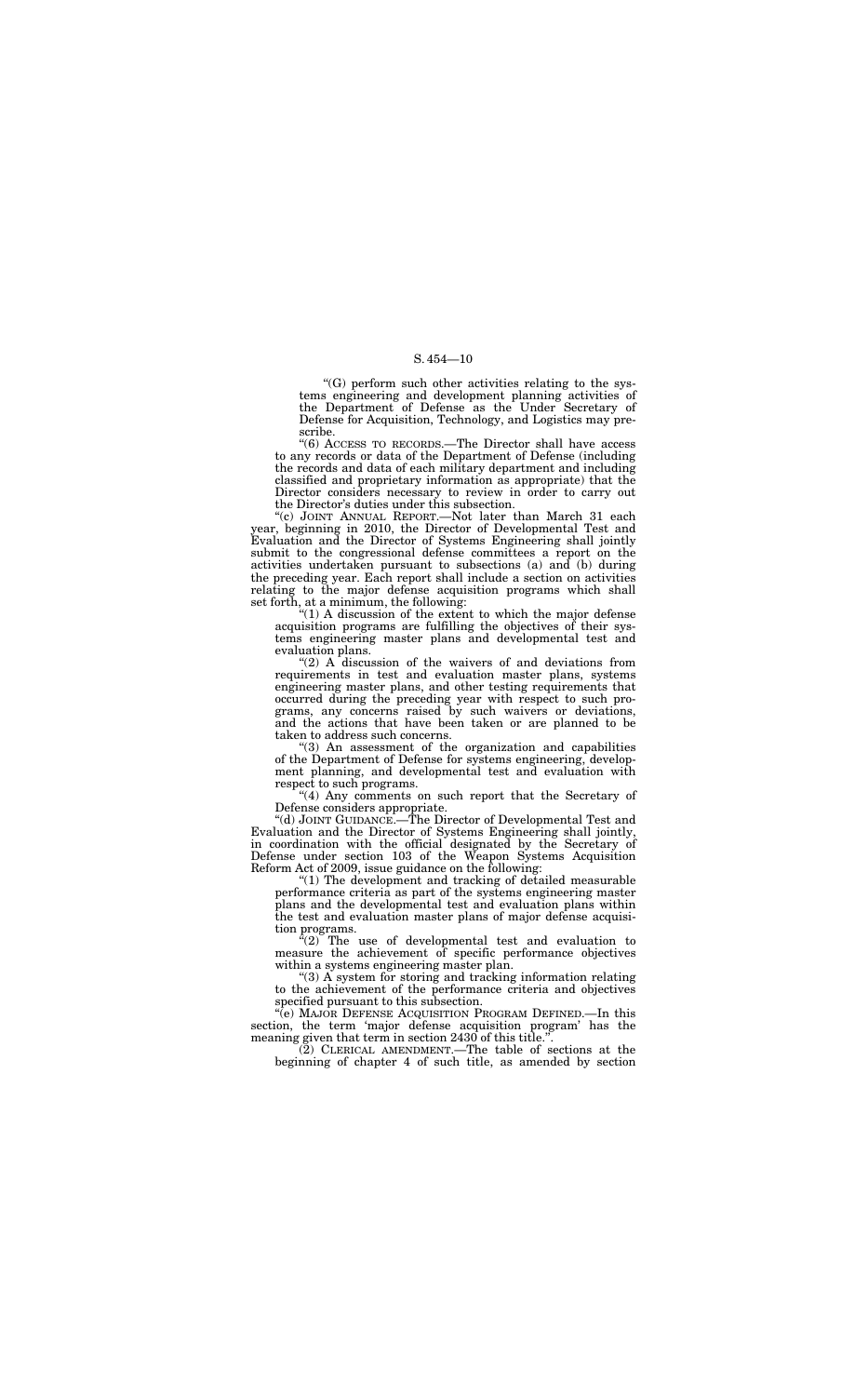101(a) of this Act, is further amended by inserting after the item relating to section 139c the following new item:

"139d. Director of Developmental Test and Evaluation; Director of Systems Engineering: joint guidance.''.

(b) DEVELOPMENTAL TEST AND EVALUATION AND SYSTEMS ENGINEERING IN THE MILITARY DEPARTMENTS AND DEFENSE AGEN-CIES.—

(1) PLANS.—The service acquisition executive of each military department and each Defense Agency with responsibility for a major defense acquisition program shall develop and implement plans to ensure the military department or Defense Agency concerned has provided appropriate resources for each of the following:

(A) Developmental testing organizations with adequate numbers of trained personnel in order to—

(i) ensure that developmental testing requirements are appropriately addressed in the translation of operational requirements into contract specifications, in the source selection process, and in the preparation of requests for proposals on all major defense acquisition programs;

(ii) participate in the planning of developmental test and evaluation activities, including the preparation and approval of a developmental test and evaluation plan within the test and evaluation master plan for each major defense acquisition program; and

(iii) participate in and oversee the conduct of developmental testing, the analysis of data, and the preparation of evaluations and reports based on such testing.

(B) Development planning and systems engineering organizations with adequate numbers of trained personnel in order to—

(i) support key requirements, acquisition, and budget decisions made for each major defense acquisition program prior to Milestone A approval and Milestone B approval through a rigorous systems analysis and systems engineering process;

(ii) include a robust program for improving reliability, availability, maintainability, and sustainability as an integral part of design and development within the systems engineering master plan for each major defense acquisition program; and

(iii) identify systems engineering requirements, including reliability, availability, maintainability, and lifecycle management and sustainability requirements, during the Joint Capabilities Integration Development System process, and incorporate such systems engineering requirements into contract requirements for each major defense acquisition program.

(2) REPORTS BY SERVICE ACQUISITION EXECUTIVES.—Not later than 180 days after the date of the enactment of this Act, the service acquisition executive of each military department and each Defense Agency with responsibility for a major defense acquisition program shall submit to the Director of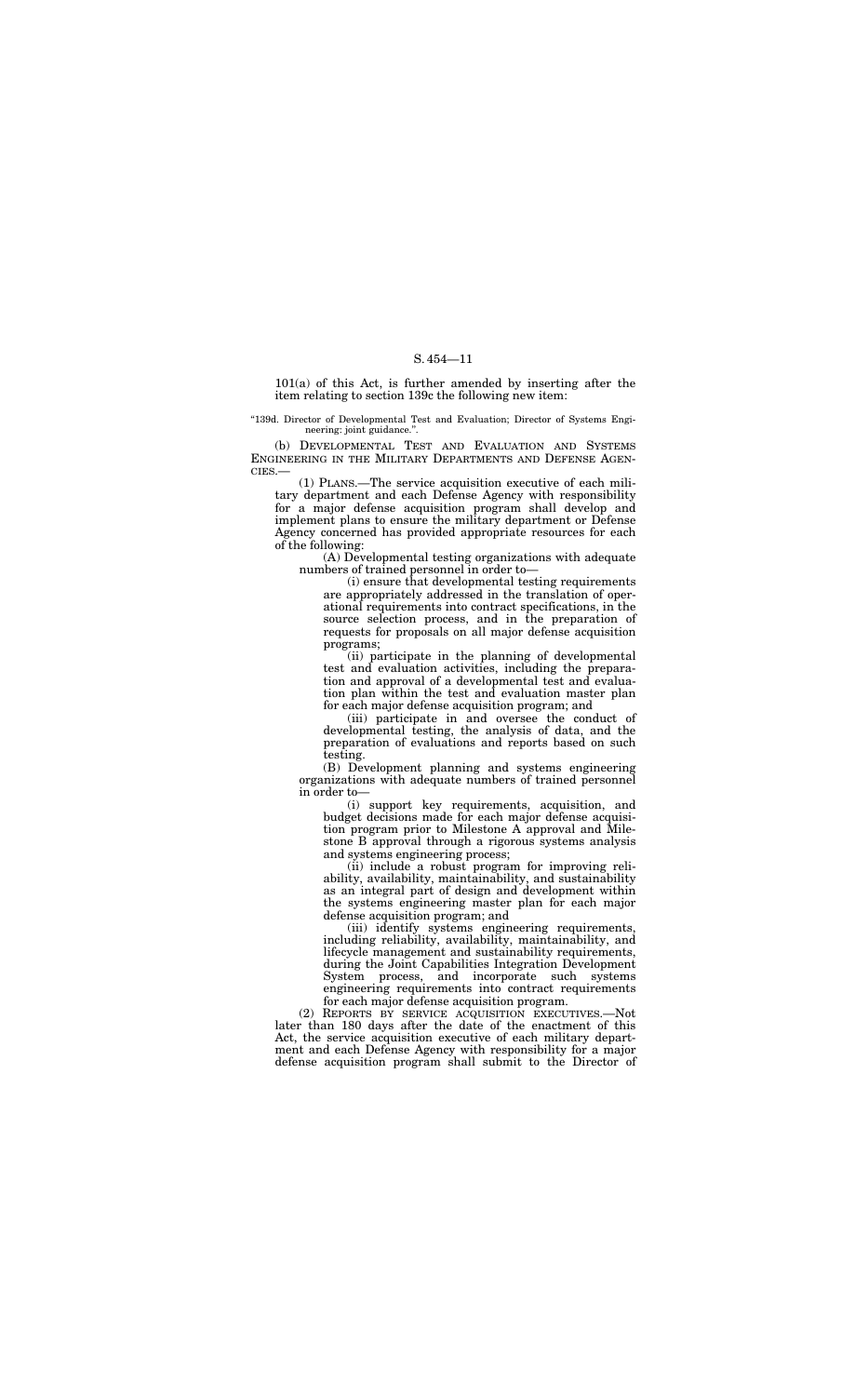Developmental Test and Evaluation and the Director of Systems Engineering a report on the extent to which—

(A) such military department or Defense Agency has implemented, or is implementing, the plan required by paragraph (1); and

(B) additional authorities or resources are needed to attract, develop, retain, and reward developmental test and evaluation personnel and systems engineers with appropriate levels of hands-on experience and technical expertise to meet the needs of such military department or Defense Agency.

(a) DESIGNATION OF SENIOR OFFICIAL RESPONSIBILITY FOR PERFORMANCE ASSESSMENTS AND ROOT CAUSE ANALYSES.

(3) ASSESSMENT OF REPORTS BY DIRECTORS OF DEVELOP-MENTAL TEST AND EVALUATION AND SYSTEMS ENGINEERING.— The first annual report submitted to Congress by the Director of Developmental Test and Evaluation and the Director of Systems Engineering under section 139d(c) of title 10, United States Code (as added by subsection (a)), shall include an assessment by the Directors of the reports submitted by the service acquisition executives to the Directors under paragraph (2).

#### **SEC. 103. PERFORMANCE ASSESSMENTS AND ROOT CAUSE ANALYSES FOR MAJOR DEFENSE ACQUISITION PROGRAMS.**

(1) IN GENERAL.—The Secretary of Defense shall designate a senior official in the Office of the Secretary of Defense as the principal official of the Department of Defense responsible for conducting and overseeing performance assessments and root cause analyses for major defense acquisition programs.

(2) NO PROGRAM EXECUTION RESPONSIBILITY.—The Secretary shall ensure that the senior official designated under paragraph (1) is not responsible for program execution.

(3) STAFF AND RESOURCES.—The Secretary shall assign to the senior official designated under paragraph (1) appropriate staff and resources necessary to carry out official's function under this section.

(b) RESPONSIBILITIES.—The senior official designated under subsection (a) shall be responsible for the following:

(1) Carrying out performance assessments of major defense acquisition programs in accordance with the requirements of subsection  $(c)$  periodically or when requested by the Secretary of Defense, the Under Secretary of Defense for Acquisition, Technology and Logistics, the Secretary of a military department, or the head of a Defense Agency.

(2) Conducting root cause analyses for major defense acquisition programs in accordance with the requirements of subsection (d) when required by section  $2433a(a)(1)$  of title 10, United States Code (as added by section 206(a) of this Act), or when requested by the Secretary of Defense, the Under Secretary of Defense for Acquisition, Technology and Logistics, the Secretary of a military department, or the head of a Defense Agency.

(3) Issuing policies, procedures, and guidance governing the conduct of performance assessments and root cause analyses by the military departments and the Defense Agencies.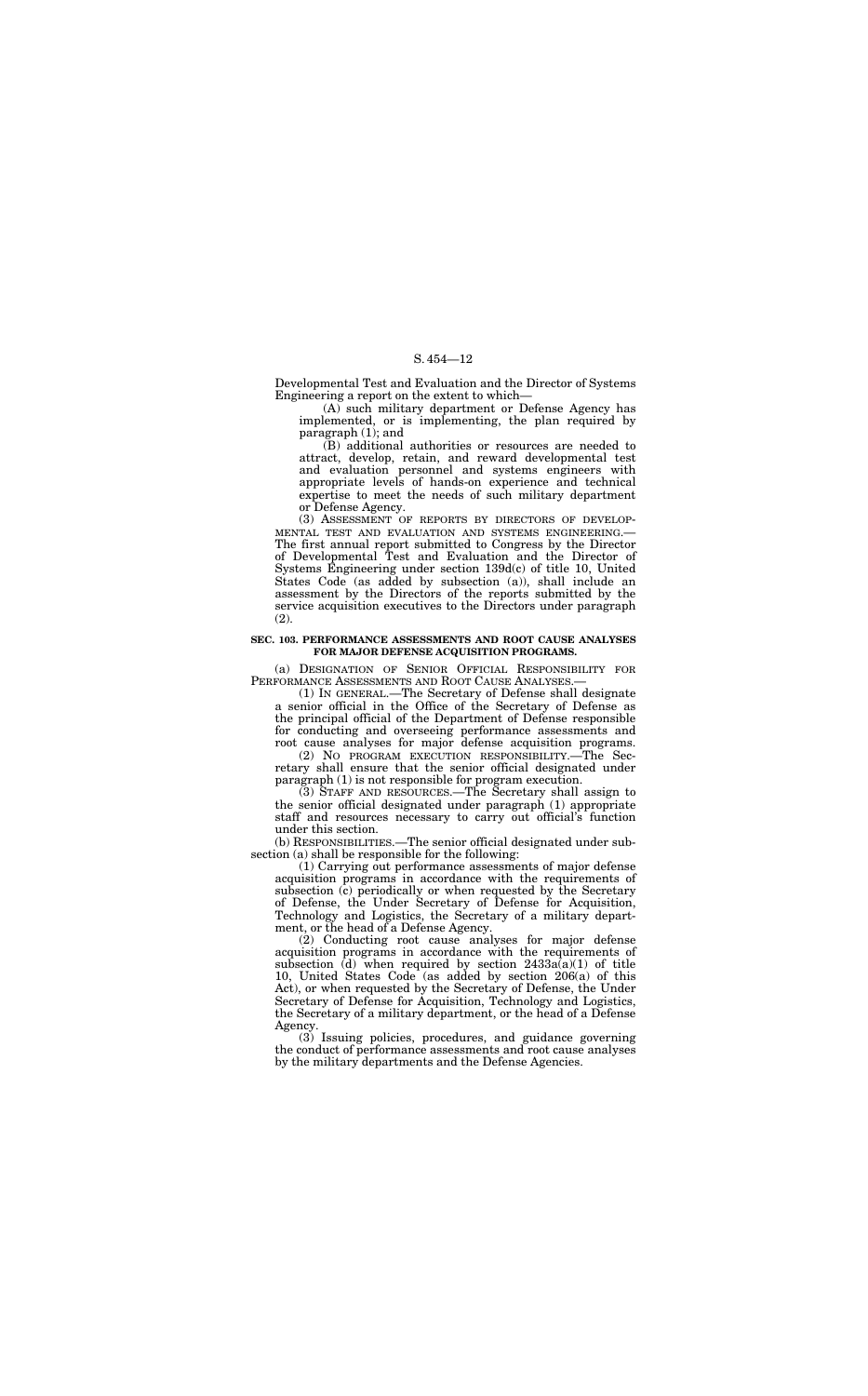(4) Evaluating the utility of performance metrics used to measure the cost, schedule, and performance of major defense acquisition programs, and making such recommendations to the Secretary of Defense as the official considers appropriate to improve such metrics.

(5) Advising acquisition officials on performance issues regarding a major defense acquisition program that may arise—

(A) prior to certification under section 2433a of title 10, United States Code (as so added);

(B) prior to entry into full-rate production; or

(C) in the course of consideration of any decision to request authorization of a multiyear procurement contract for the program.

 $(2)$  The extent to which the level of program cost, schedule, and performance predicted relative to such metrics is likely to result in the timely delivery of a level of capability to the warfighter that is consistent with the level of resources to be expended and provides superior value to alternative approaches that may be available to meet the same military requirement.

(c) PERFORMANCE ASSESSMENTS.—For purposes of this section, a performance assessment with respect to a major defense acquisition program is an evaluation of the following:

(1) The cost, schedule, and performance of the program, relative to current metrics, including performance requirements and baseline descriptions.

(d) ROOT CAUSE ANALYSES.—For purposes of this section and section 2433a of title 10, United States Code (as so added), a root cause analysis with respect to a major defense acquisition program is an assessment of the underlying cause or causes of shortcomings in cost, schedule, or performance of the program, including the role, if any, of—

(1) unrealistic performance expectations;

(2) unrealistic baseline estimates for cost or schedule;

(3) immature technologies or excessive manufacturing or integration risk;

(4) unanticipated design, engineering, manufacturing, or technology integration issues arising during program performance;

(5) changes in procurement quantities;

(6) inadequate program funding or funding instability;

(7) poor performance by government or contractor personnel responsible for program management; or

(8) any other matters.

(e) SUPPORT OF APPLICABLE CAPABILITIES AND EXPERTISE.— The Secretary of Defense shall ensure that the senior official designated under subsection (a) has the support of other Department of Defense officials with relevant capabilities and expertise needed to carry out the requirements of this section.

(f) ANNUAL REPORT.—Not later than March 1 each year, beginning in 2010, the official responsible for conducting and overseeing performance assessments and root cause analyses for major defense acquisition programs shall submit to the congressional defense committees a report on the activities undertaken under this section during the preceding year.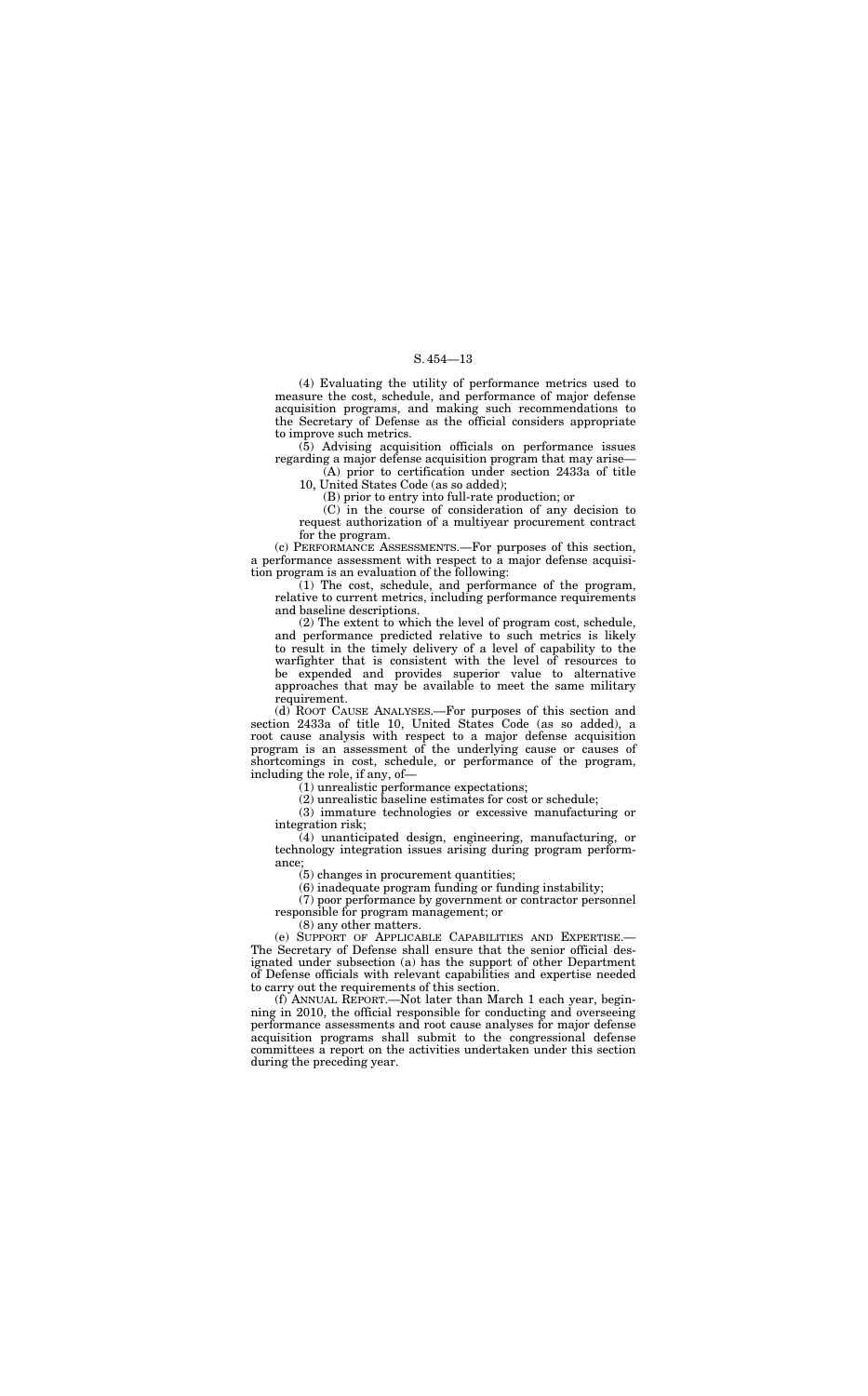#### **SEC. 104. ASSESSMENT OF TECHNOLOGICAL MATURITY OF CRITICAL TECHNOLOGIES OF MAJOR DEFENSE ACQUISITION PRO-GRAMS BY THE DIRECTOR OF DEFENSE RESEARCH AND ENGINEERING.**

(a) ASSESSMENT BY DIRECTOR OF DEFENSE RESEARCH AND ENGINEERING.—

(1) IN GENERAL.—Section 139a of title 10, United States Code, is amended by adding at the end the following new subsection:

 $C<sup>(c)</sup>(1)$  The Director of Defense Research and Engineering, in consultation with the Director of Developmental Test and Evaluation, shall periodically review and assess the technological maturity and integration risk of critical technologies of the major defense acquisition programs of the Department of Defense and report on the findings of such reviews and assessments to the Under Secretary of Defense for Acquisition, Technology, and Logistics.

"(2) The Director shall submit to the Secretary of Defense and to the congressional defense committees by March 1 of each year a report on the technological maturity and integration risk of critical technologies of the major defense acquisition programs of the Department of Defense.''.

(1) The requirements under the amendment made by subsection  $(a)(1)$ .

(2) FIRST ANNUAL REPORT.—The first annual report under subsection (c)(2) of section 139a of title 10, United States Code (as added by paragraph (1)), shall be submitted to the congressional defense committees not later than March 1, 2010, and shall address the results of reviews and assessments conducted by the Director of Defense Research and Engineering pursuant to subsection  $(c)(1)$  of such section (as so added) during the preceding calendar year.

(b) REPORT ON RESOURCES FOR IMPLEMENTATION.—Not later than 120 days after the date of the enactment of this Act, the Director of Defense Research and Engineering shall submit to the congressional defense committees a report describing any additional resources that may be required by the Director, and by other research and engineering elements of the Department of Defense, to carry out the following:

(2) The technological maturity assessments required by section 2366b(a) of title 10, United States Code.

(3) The requirements of Department of Defense Instruction 5000, as revised.

(c) TECHNOLOGICAL MATURITY STANDARDS.—Not later than 180 days after the date of the enactment of this Act, the Director of Defense Research and Engineering, in consultation with the Director of Developmental Test and Evaluation, shall develop knowledge-based standards against which to measure the technological maturity and integration risk of critical technologies at key stages in the acquisition process for purposes of conducting the reviews and assessments of major defense acquisition programs required by subsection (c) of section 139a of title 10, United States Code (as so added).

#### **SEC. 105. ROLE OF THE COMMANDERS OF THE COMBATANT COM-MANDS IN IDENTIFYING JOINT MILITARY REQUIREMENTS.**

(a) IN GENERAL.—Section 181(d) of title 10, United States Code, as amended by section 101(d) of this Act, is further amended—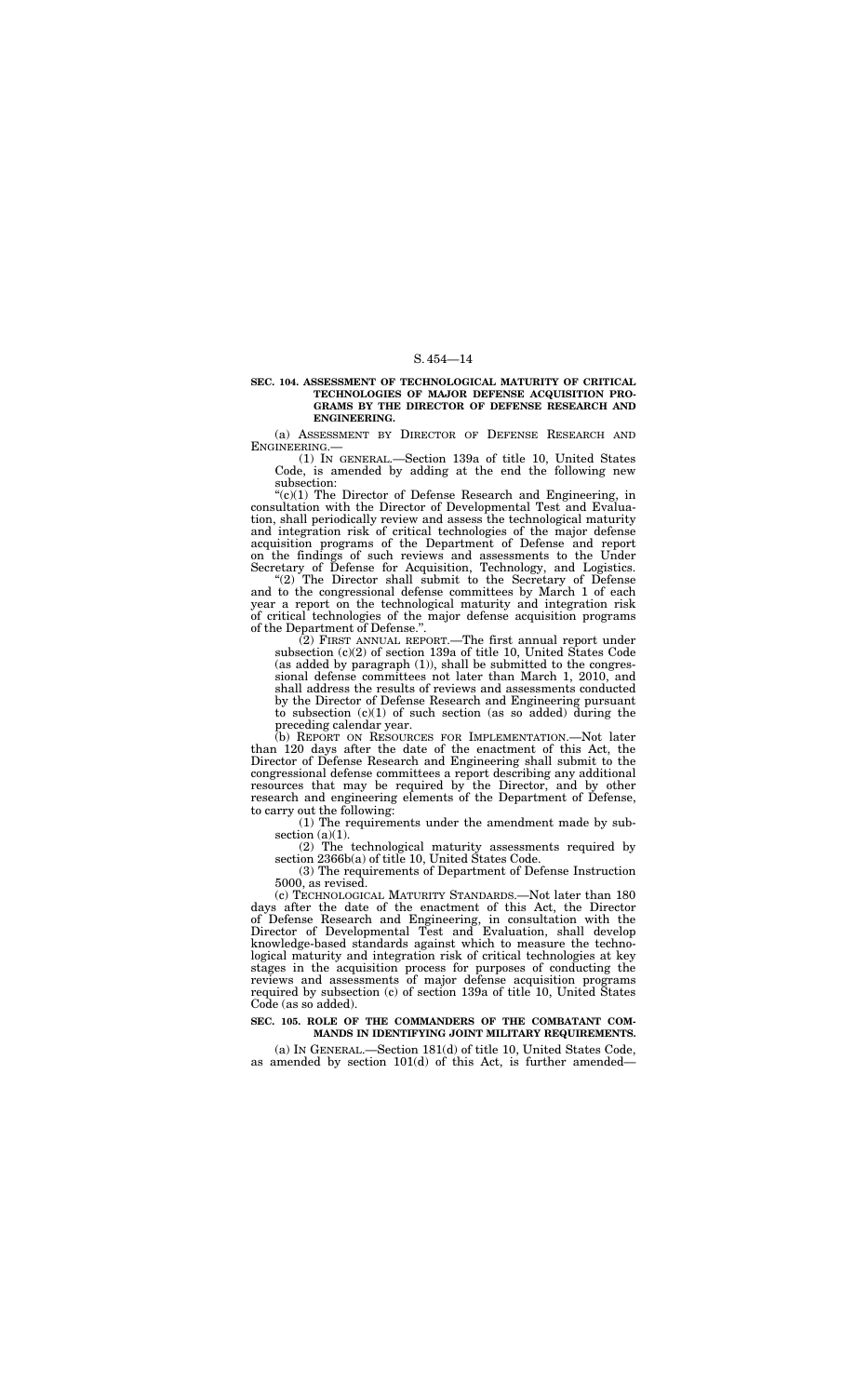(1) by inserting ''(1)'' before ''The Under Secretary''; and (2) by adding at the end the following new paragraph:

"(2) The Council shall seek and consider input from the commanders of the combatant commands in carrying out its mission under paragraphs  $(1)$  and  $(2)$  of subsection  $(b)$  and in conducting periodic reviews in accordance with the requirements of subsection  $(e)$ .".

(b) INPUT FROM COMMANDERS OF COMBATANT COMMANDS.— The Joint Requirements Oversight Council in the Department of Defense shall seek and consider input from the commanders of combatant commands, in accordance with section 181(d) of title 10, United States Code (as amended by subsection (a)). Such input may include, but is not limited to, an assessment of the following:

(1) Any current or projected missions or threats in the theater of operations of the commander of a combatant command that would inform the assessment of a new joint military requirement.

(2) The necessity and sufficiency of a proposed joint military requirement in terms of current and projected missions or threats.

(3) The relative priority of a proposed joint military requirement in comparison with other joint military requirements within the theater of operations of the commander of a combatant command.

(4) The ability of partner nations in the theater of operations of the commander of a combatant command to assist in meeting the joint military requirement or the benefit, if any, of a partner nation assisting in development or use of technologies developed to meet the joint military requirement. (c) COMPTROLLER GENERAL OF THE UNITED STATES REVIEW OF IMPLEMENTATION.—

(1) REQUIREMENT.—Not later than two years after the date of the enactment of this Act, the Comptroller General of the United States shall submit to the Committees on Armed Services of the Senate and the House of Representatives a report on the implementation of the requirements of—

(A) subsection (d)(2) of section 181 of title 10, United States Code (as amended by subsection (a)), for the Joint Requirements Oversight Council to solicit and consider input from the commanders of the combatant commands;

(B) the amendments to subsection (b) of section 181 of title 10, United States Code, made by section 942 of the National Defense Authorization Act for Fiscal Year 2008 (Public Law 110–181; 122 Stat. 287) and by section 201(b) of this Act; and

(C) the requirements of section 201(c) of this Act.

(2) MATTERS COVERED.—The report shall include, at a minimum, an assessment of—

(A) the extent to which the Council has effectively sought, and the commanders of the combatant commands have provided, meaningful input on proposed joint military requirements;

(B) the quality and effectiveness of efforts to estimate the level of resources needed to fulfill joint military requirements; and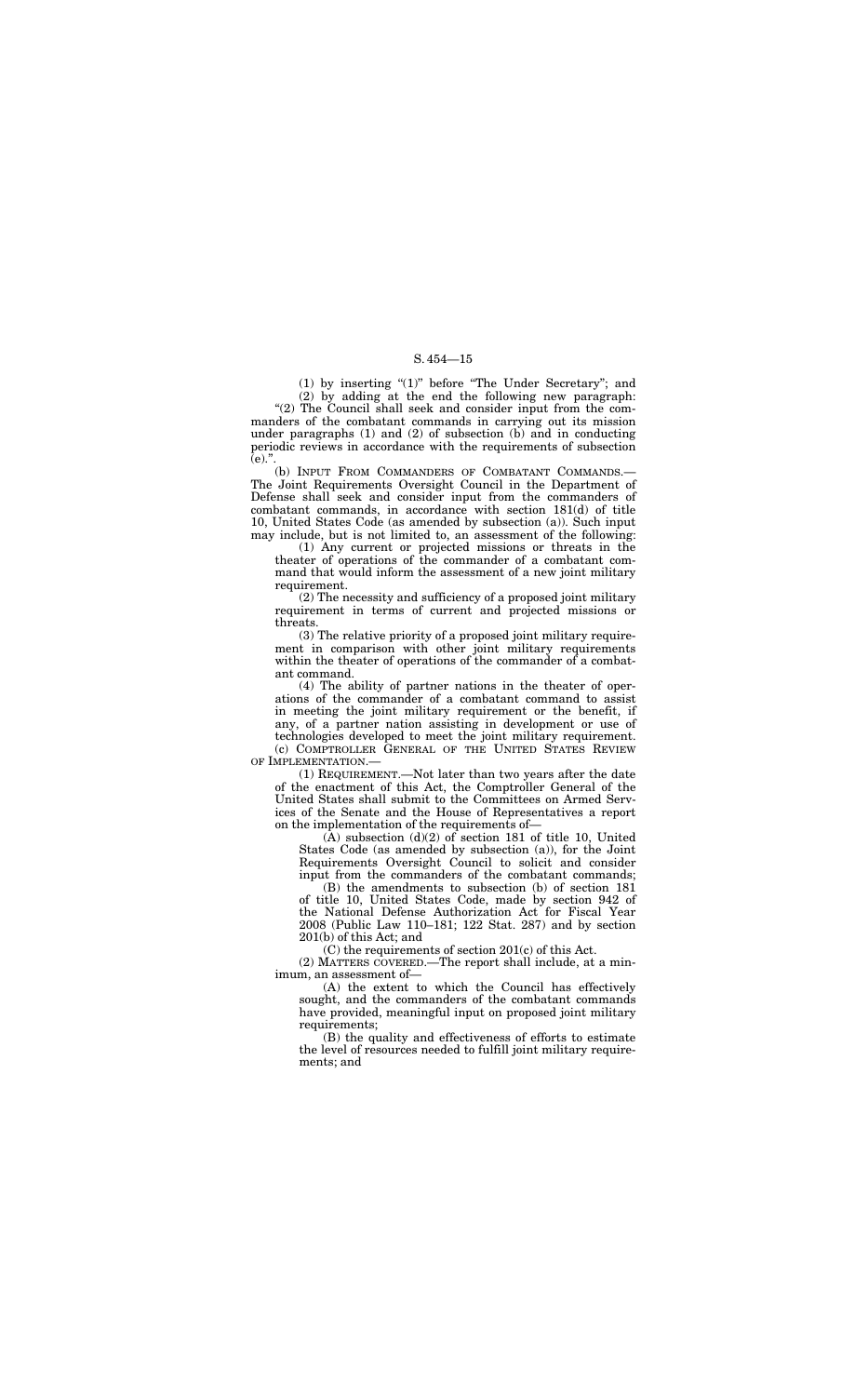(C) the extent to which the Council has considered trade-offs among cost, schedule, and performance objectives.

## **TITLE II—ACQUISITION POLICY**

#### **SEC. 201. CONSIDERATION OF TRADE-OFFS AMONG COST, SCHEDULE, AND PERFORMANCE OBJECTIVES IN DEPARTMENT OF DEFENSE ACQUISITION PROGRAMS.**

(a) CONSIDERATION OF TRADE-OFFS.—

(1) IN GENERAL.—The Secretary of Defense shall ensure that mechanisms are developed and implemented to require consideration of trade-offs among cost, schedule, and performance objectives as part of the process for developing requirements for Department of Defense acquisition programs.

(2) ELEMENTS.—The mechanisms required under this subsection shall ensure, at a minimum, that—

''(C) in ensuring the consideration of trade-offs among cost, schedule, and performance objectives for joint military requirements in consultation with the advisors specified in subsection  $\overrightarrow{d}$ ;"

 $(2)$  in paragraph  $(3)$ -

(A) Department of Defense officials responsible for acquisition, budget, and cost estimating functions are provided an appropriate opportunity to develop estimates and raise cost and schedule matters before performance objectives are established for capabilities for which the Chairman of the Joint Requirements Oversight Council is the validation authority; and

 $(A)$  by inserting ", in consultation with the Under Secretary of Defense (Comptroller), the Under Secretary of Defense for Acquisition, Technology, and Logistics, and the Director of Cost Assessment and Performance Evaluation,'' after ''assist the Chairman''; and

(B) the process for developing requirements is structured to enable incremental, evolutionary, or spiral acquisition approaches, including the deferral of technologies that are not yet mature and capabilities that are likely to significantly increase costs or delay production until later increments or spirals.

(b) DUTIES OF JOINT REQUIREMENTS OVERSIGHT COUNCIL.— Section 181(b) of title 10, United States Code, is amended—

 $(1)$  in paragraph  $(1)$ —

(A) by striking "and" at the end of subparagraph  $(A)$ ; (B) by inserting "and" at the end of subparagraph

(B) after the semicolon; and (C) by adding at the end the following new subparagraph:

(B) by striking ''and'' after the semicolon at the end; (3) in paragraph (4), by striking the period at the end and inserting ''; and''; and

(4) by adding at the end the following new paragraph: ''(5) assist the Chairman, in consultation with the commanders of the combatant commands and the Under Secretary of Defense for Acquisition, Technology, and Logistics, in establishing an objective for the overall period of time within which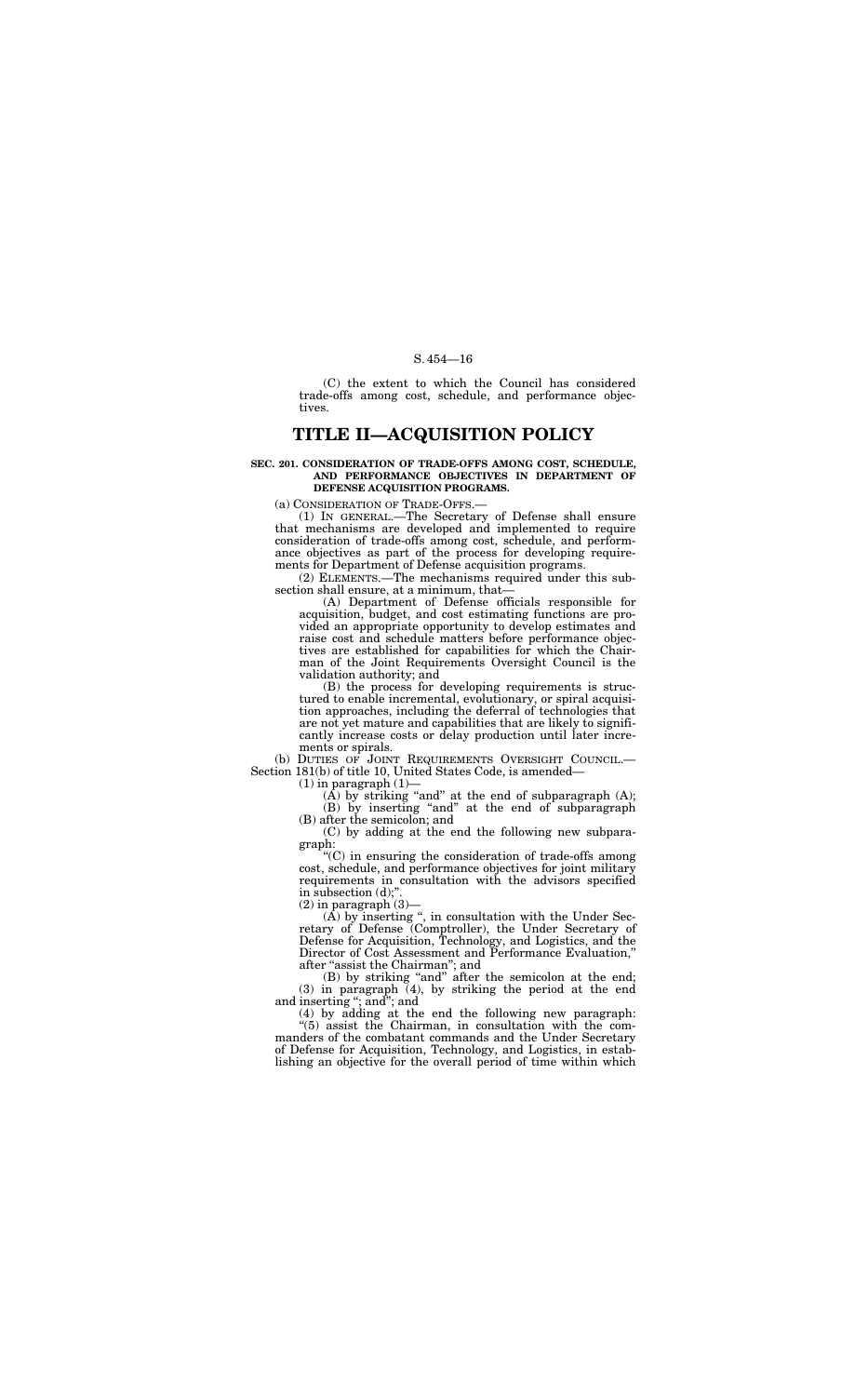an initial operational capability should be delivered to meet each joint military requirement.''.

(c) REVIEW OF JOINT MILITARY REQUIREMENTS.—The Secretary of Defense shall ensure that each new joint military requirement recommended by the Joint Requirements Oversight Council is reviewed to ensure that the Joint Requirements Oversight Council has, in making such recommendation—

(1) taken appropriate action to seek and consider input from the commanders of the combatant commands, in accordance with the requirements of section 181(d) of title 10, United States Code (as amended by section 105(a) of this Act);

(2) engaged in consideration of trade-offs among cost, schedule, and performance objectives in accordance with the requirements of section  $181(b)(1)(C)$  of title 10, United States Code (as added by subsection (b)); and

(e) ANALYSIS OF ALTERNATIVES IN CERTIFICATION FOR MILE-STONE A.—Section 2366a(a) of title 10, United States Code, as amended by section  $101(d)(3)$  of this Act, is further amended—

(1) by striking "and" at the end of paragraph  $(3)$ ;

(3) engaged in consideration of issues of joint portfolio management, including alternative material and non-material solutions, as provided in Department of Defense instructions for the development of joint military requirements.

"(4) that an analysis of alternatives has been performed consistent with study guidance developed by the Director of Cost Assessment and Program Evaluation; and''.

(d) STUDY GUIDANCE FOR ANALYSES OF ALTERNATIVES.—The Director of Cost Assessment and Program Evaluation shall take the lead in the development of study guidance for an analysis of alternatives for each joint military requirement for which the Chairman of the Joint Requirements Oversight Council is the validation authority. In developing the guidance, the Director shall solicit the advice of appropriate officials within the Department of Defense and ensure that the guidance requires, at a minimum—

(1) full consideration of possible trade-offs among cost, schedule, and performance objectives for each alternative considered; and

(2) an assessment of whether or not the joint military requirement can be met in a manner that is consistent with the cost and schedule objectives recommended by the Joint Requirements Oversight Council.

(2) by redesignating paragraph (4) as paragraph (5); and (3) by inserting after paragraph (3) the following new paragraph (4):

(f) DUTIES OF MILESTONE DECISION AUTHORITY.—Section  $2366b(a)(1)(B)$  of such title is amended by inserting "appropriate" trade-offs among cost, schedule, and performance objectives have been made to ensure that'' before ''the program is affordable''.

#### **SEC. 202. ACQUISITION STRATEGIES TO ENSURE COMPETITION THROUGHOUT THE LIFECYCLE OF MAJOR DEFENSE ACQUISITION PROGRAMS.**

(a) ACQUISITION STRATEGIES TO ENSURE COMPETITION.—The Secretary of Defense shall ensure that the acquisition strategy for each major defense acquisition program includes—

(1) measures to ensure competition, or the option of competition, at both the prime contract level and the subcontract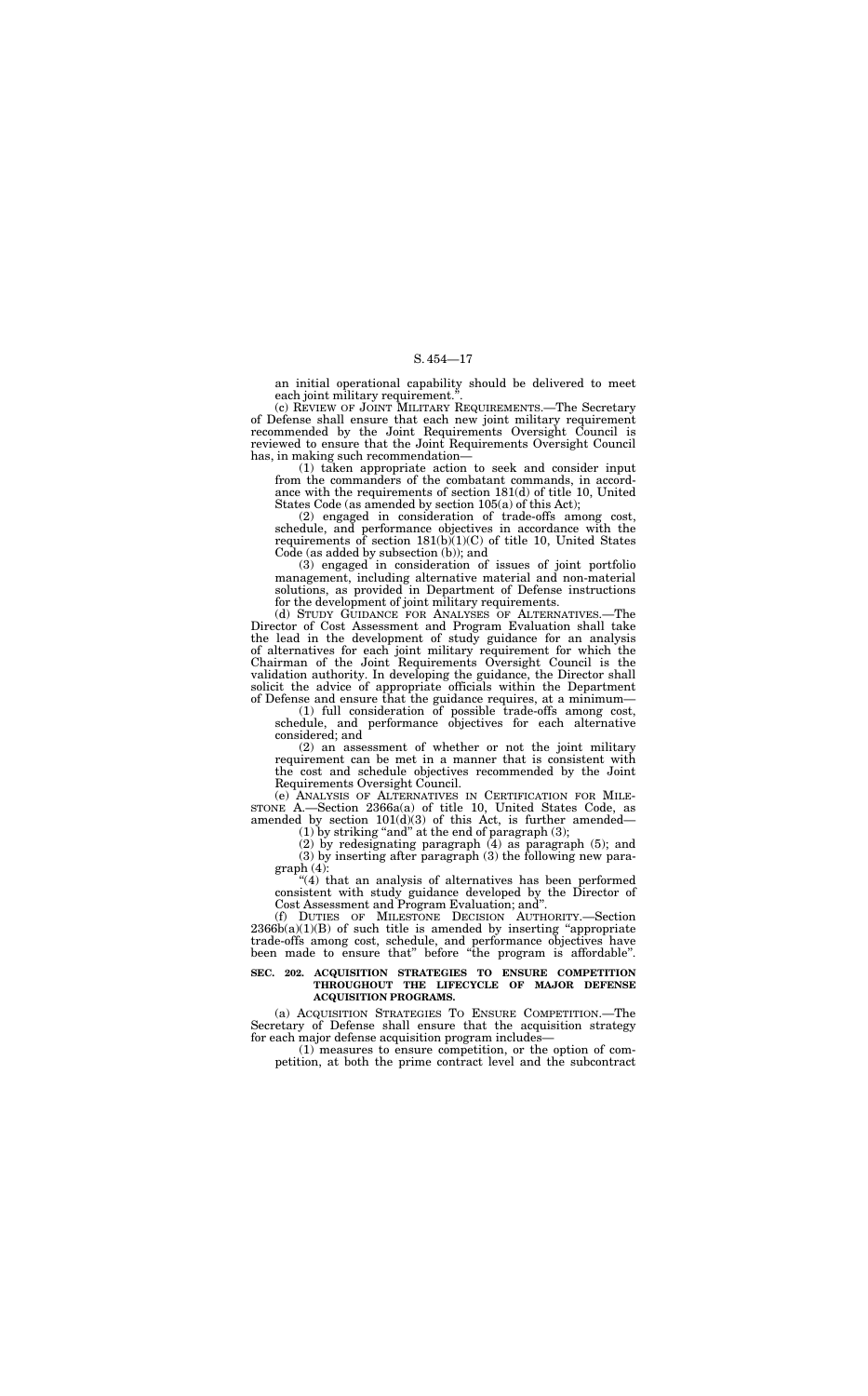level (at such tier or tiers as are appropriate) of such program throughout the life-cycle of such program as a means to improve contractor performance; and

(2) adequate documentation of the rationale for the selection of the subcontract tier or tiers under paragraph (1).

(b) MEASURES TO ENSURE COMPETITION.—The measures to ensure competition, or the option of competition, for purposes of subsection  $(a)(1)$  may include measures to achieve the following, in appropriate cases if such measures are cost-effective:

 $(6)$  Use of build-to-print approaches to enable production through multiple sources.

(1) Competitive prototyping.

(2) Dual-sourcing.

(3) Unbundling of contracts.

(4) Funding of next-generation prototype systems or subsystems.

(5) Use of modular, open architectures to enable competition for upgrades.

(7) Acquisition of complete technical data packages.

(8) Periodic competitions for subsystem upgrades.

(9) Licensing of additional suppliers.

(10) Periodic system or program reviews to address longterm competitive effects of program decisions.

(c) ADDITIONAL MEASURES TO ENSURE COMPETITION AT SUB-CONTRACT LEVEL.—The Secretary shall take actions to ensure fair and objective ''make-buy'' decisions by prime contractors on major defense acquisition programs by—

(1) requiring prime contractors to give full and fair consideration to qualified sources other than the prime contractor for the development or construction of major subsystems and components of major weapon systems;

(2) providing for government surveillance of the process by which prime contractors consider such sources and determine whether to conduct such development or construction in-house or through a subcontract; and

(3) providing for the assessment of the extent to which a contractor has given full and fair consideration to qualified sources other than the contractor in sourcing decisions as a part of past performance evaluations.

(d) CONSIDERATION OF COMPETITION THROUGHOUT OPERATION AND SUSTAINMENT OF MAJOR WEAPON SYSTEMS.—Whenever a decision regarding source of repair results in a plan to award a contract for performance of maintenance and sustainment of a major weapon system, the Secretary shall take actions to ensure that, to the maximum extent practicable and consistent with statutory requirements, contracts for such maintenance and sustainment are awarded on a competitive basis and give full consideration to all sources (including sources that partner or subcontract with public or private sector repair activities).

(e) APPLICABILITY.—

(1) STRATEGY AND MEASURES TO ENSURE COMPETITION.— The requirements of subsections (a) and (b) shall apply to any acquisition plan for a major defense acquisition program that is developed or revised on or after the date that is 60 days after the date of the enactment of this Act.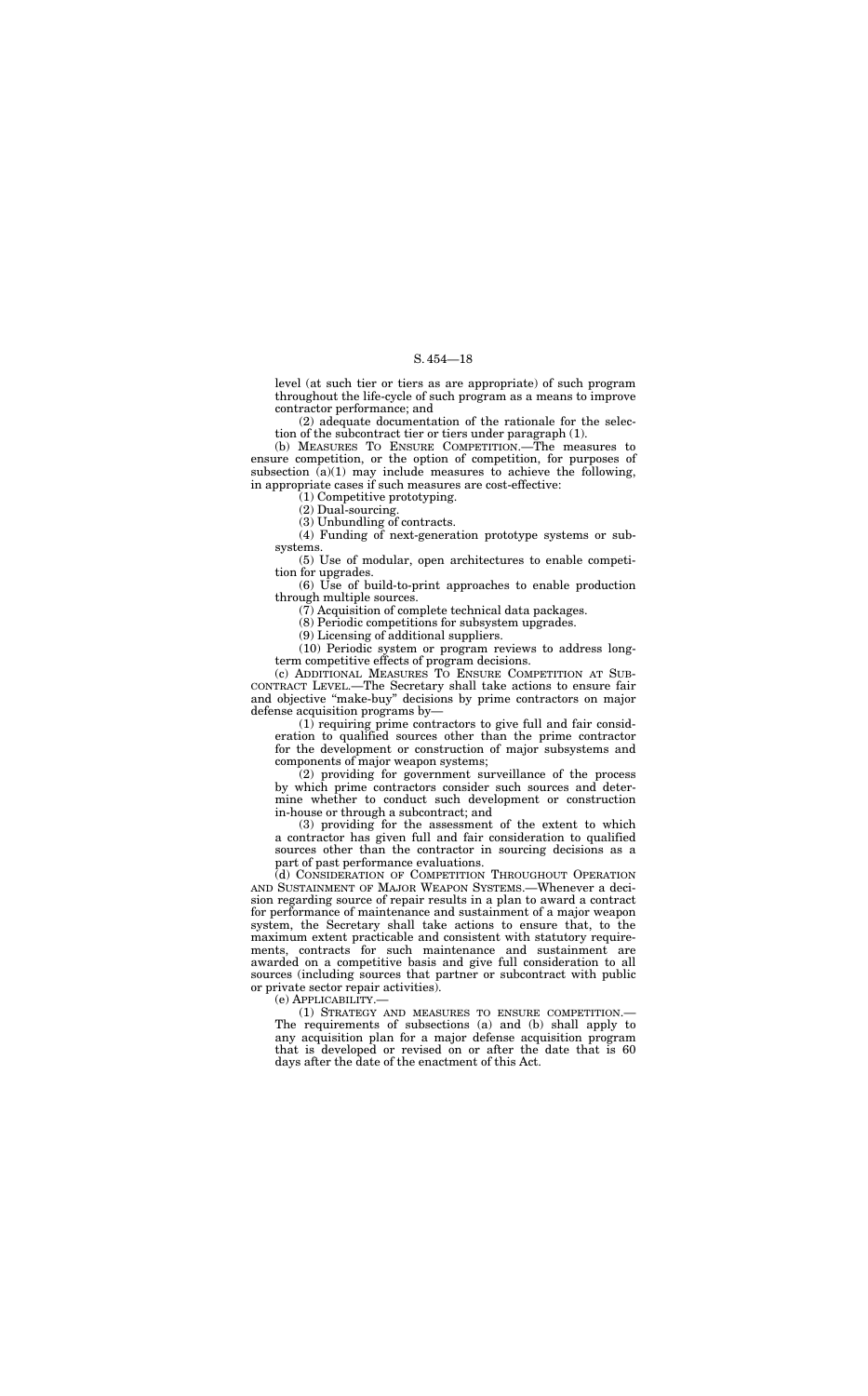(2) ADDITIONAL ACTIONS.—The actions required by subsections (c) and (d) shall be taken within 180 days after the date of the enactment of this Act.

#### **SEC. 203. PROTOTYPING REQUIREMENTS FOR MAJOR DEFENSE ACQUISITION PROGRAMS.**

(a) COMPETITIVE PROTOTYPING.—Not later than 90 days after the date of the enactment of this Act, the Secretary of Defense shall modify the guidance of the Department of Defense relating to the operation of the acquisition system with respect to competitive prototyping for major defense acquisition programs to ensure the following:

(1) That the acquisition strategy for each major defense acquisition program provides for competitive prototypes before Milestone B approval (or Key Decision Point B approval in the case of a space program) unless the Milestone Decision Authority for such program waives the requirement pursuant to paragraph (2).

(2) That the Milestone Decision Authority may waive the requirement in paragraph (1) only—

(B) shall notify the congressional defense committees in writing not later than 30 days after the waiver is authorized and include in such notification the rationale for the waiver and the plan, if any, for producing a prototype.

(4) That prototypes may be required under paragraph (1) or (3) for the system to be acquired or, if prototyping of the system is not feasible, for critical subsystems of the system. (b) COMPTROLLER GENERAL REVIEW OF CERTAIN WAIVERS.

(A) on the basis that the cost of producing competitive prototypes exceeds the expected life-cycle benefits (in constant dollars) of producing such prototypes, including the benefits of improved performance and increased technological and design maturity that may be achieved through competitive prototyping; or

(B) on the basis that, but for such waiver, the Department would be unable to meet critical national security objectives.

(3) That whenever a Milestone Decision Authority authorizes a waiver pursuant to paragraph (2), the Milestone Decision Authority—

(A) shall require that the program produce a prototype before Milestone B approval (or Key Decision Point B approval in the case of a space program) if the expected life-cycle benefits (in constant dollars) of producing such prototype exceed its cost and its production is consistent with achieving critical national security objectives; and

(1) NOTICE TO COMPTROLLER GENERAL.—Whenever a Milestone Decision Authority authorizes a waiver of the requirement for prototypes pursuant to paragraph (2) of subsection (a) on the basis of excessive cost, the Milestone Decision Authority shall submit the notification of the waiver, together with the rationale, to the Comptroller General of the United States at the same time it is submitted to the congressional defense committees.

(2) COMPTROLLER GENERAL REVIEW.—Not later than 60 days after receipt of a notification of a waiver under paragraph (1), the Comptroller General shall—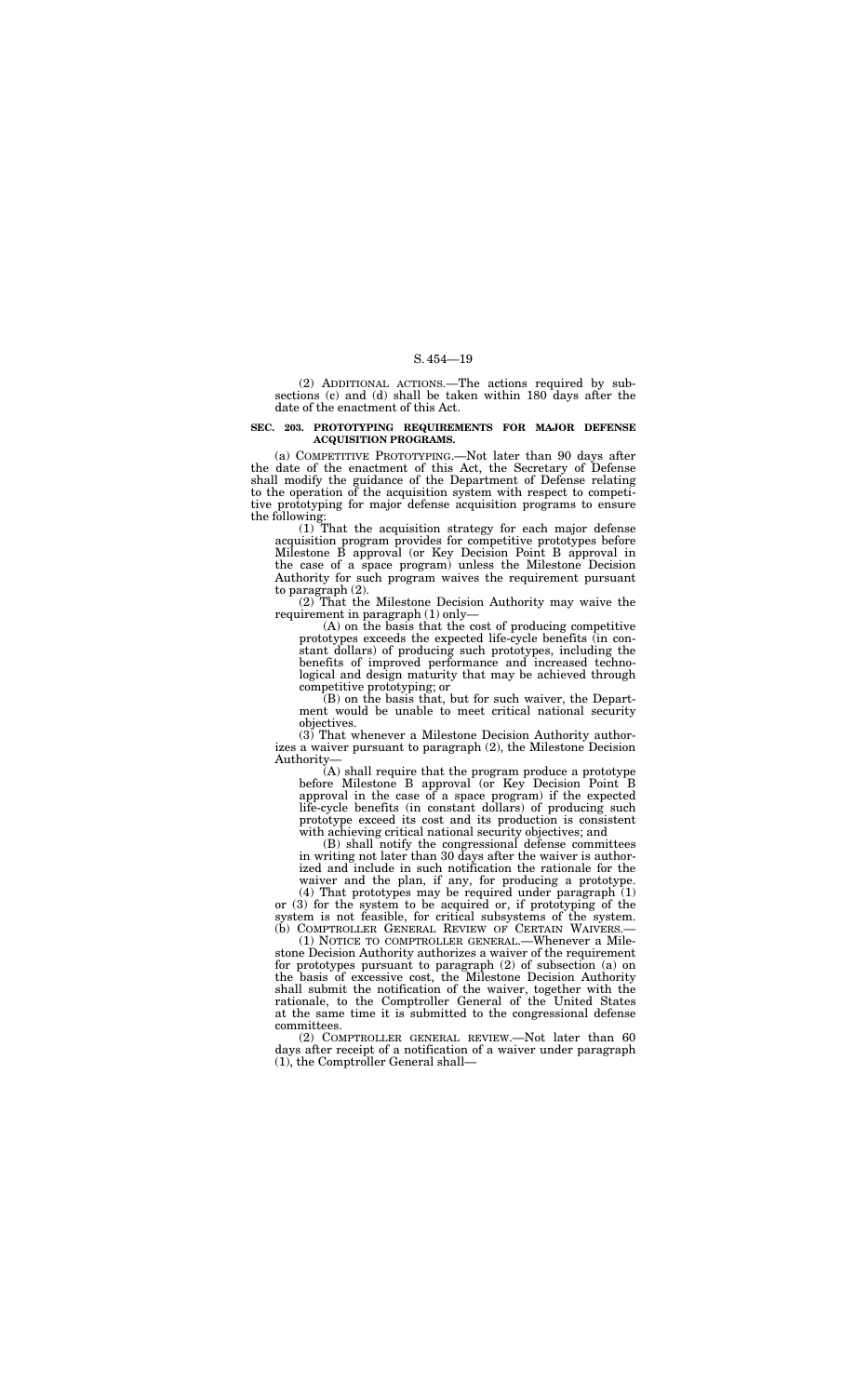(A) review the rationale for the waiver; and

(B) submit to the congressional defense committees a written assessment of the rationale for the waiver.

#### **SEC. 204. ACTIONS TO IDENTIFY AND ADDRESS SYSTEMIC PROBLEMS IN MAJOR DEFENSE ACQUISITION PROGRAMS PRIOR TO MILESTONE B APPROVAL.**

(a) MODIFICATION TO CERTIFICATION REQUIREMENT.—Subsection (a) of section 2366a of title 10, United States Code, is amended by striking ''may not receive Milestone A approval, or Key Decision Point A approval in the case of a space program,'' and inserting ''may not receive Milestone A approval, or Key Decision Point A approval in the case of a space program, or otherwise be initiated prior to Milestone B approval, or Key Decision Point B approval in the case of a space program,''.

(b) MODIFICATION TO NOTIFICATION REQUIREMENT.—Subsection (b) of such section is amended—

 $(1)$  by inserting " $(1)$ " before "With respect to";

"(A) identifies the root causes of the cost or schedule growth in accordance with applicable policies, procedures, and guidance;

"(i) A written certification (with a supporting explanation) stating that—

(2) in paragraph (1), as so designated, by striking ''by at least 25 percent,'' and inserting ''by at least 25 percent, or the program manager determines that the period of time required for the delivery of an initial operational capability is likely to exceed the schedule objective established pursuant to section  $181(b)(5)$  of this title by more than 25 percent,"; and

"(ii) A plan for terminating the development of the program or withdrawal of Milestone A approval, or Key Decision Point A approval in the case of a space program, if the Milestone Decision Authority determines that such

action is in the interest of national defense.".<br>
(c) APPLICATION TO ONGOING PROGRAMS.—

(1) IN GENERAL.—Each major defense acquisition program described in paragraph (2) shall be certified in accordance with the requirements of section 2366a of title 10, United States

(3) by adding at the end the following new paragraph: "(2) Not later than 30 days after a program manager submits a notification to the Milestone Decision Authority pursuant to paragraph (1) with respect to a major defense acquisition program, the Milestone Decision Authority shall submit to the congressional defense committees a report that—

''(B) identifies appropriate acquisition performance measures for the remainder of the development of the program; and

''(C) includes one of the following:

''(I) the program is essential to national security; ''(II) there are no alternatives to the program that

will provide acceptable military capability at less cost; ''(III) new estimates of the development cost or

schedule, as appropriate, are reasonable; and

''(IV) the management structure for the program is adequate to manage and control program development cost and schedule.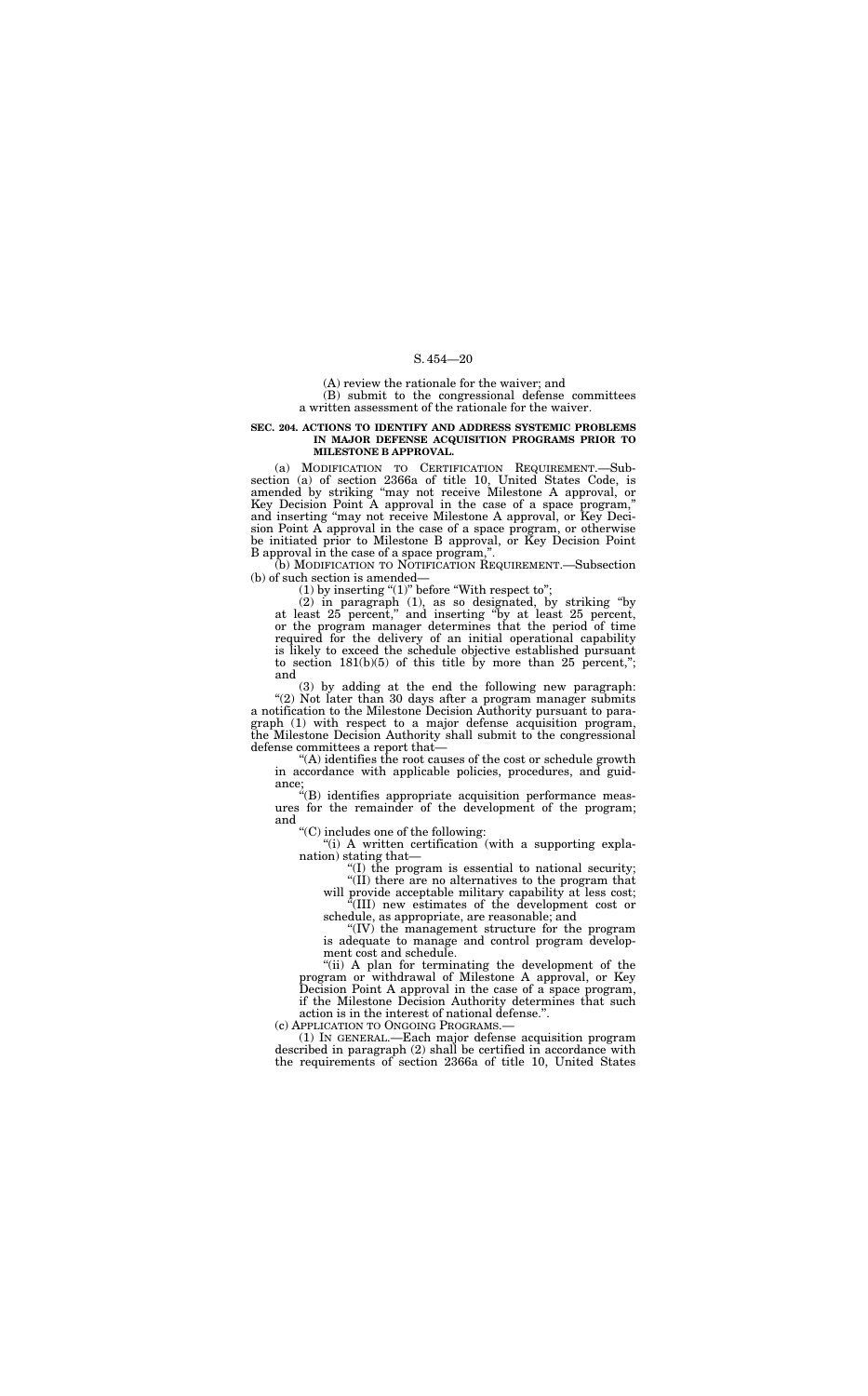Code (as amended by this section), within one year after the date of the enactment of this Act.

(2) COVERED PROGRAMS.—The requirement in paragraph (1) shall apply to any major defense acquisition program that—

(A) was initiated before the date of the enactment of this Act; and

(B) as of the date of certification under paragraph (1) has not otherwise been certified pursuant to either section 2366a (as so amended) or 2366b of title 10, United States Code.

(A) by inserting " $(1)$ " before "The milestone decision authority may''; and

"(2) Whenever the milestone decision authority makes such a determination and authorizes such a waiver—

### **SEC. 205. ADDITIONAL REQUIREMENTS FOR CERTAIN MAJOR DEFENSE ACQUISITION PROGRAMS.**

(a) ADDITIONAL REQUIREMENTS RELATING TO MILESTONE B APPROVAL.—Section 2366b of title 10, United States Code, is amended—

 $(1)$  in subsection  $(d)$ —

(B) by striking the second sentence and inserting the following:

''(A) the waiver, the determination, and the reasons for the determination shall be submitted in writing to the congressional defense committees within 30 days after the waiver is authorized; and

 $(C)$  by inserting after paragraph  $(1)$  the following new paragraph (2):

''(B) the milestone decision authority shall review the program not less often than annually to determine the extent to which such program currently satisfies the certification components specified in paragraphs (1) and (2) of subsection (a) until such time as the milestone decision authority determines that the program satisfies all such certification components.'';

(2) by redesignating subsections (e) and (f) as subsections (f) and (g), respectively, and inserting after subsection (d) the following new subsection (e):

''(e) DESIGNATION OF CERTIFICATION STATUS IN BUDGET DOCU-MENTATION.—Any budget request, budget justification material, budget display, reprogramming request, Selected Acquisition Report, or other budget documentation or performance report submitted by the Secretary of Defense to the President regarding a major defense acquisition program receiving a waiver pursuant to subsection (d) shall prominently and clearly indicate that such program has not fully satisfied the certification requirements of this section until such time as the milestone decision authority makes the determination that such program has satisfied all such certification components.''; and

 $(3)$  in subsection  $(a)$ -

(A) in paragraph  $(1)$ , by striking "and" at the end;

(B) by redesignating paragraph (2) as paragraph (3);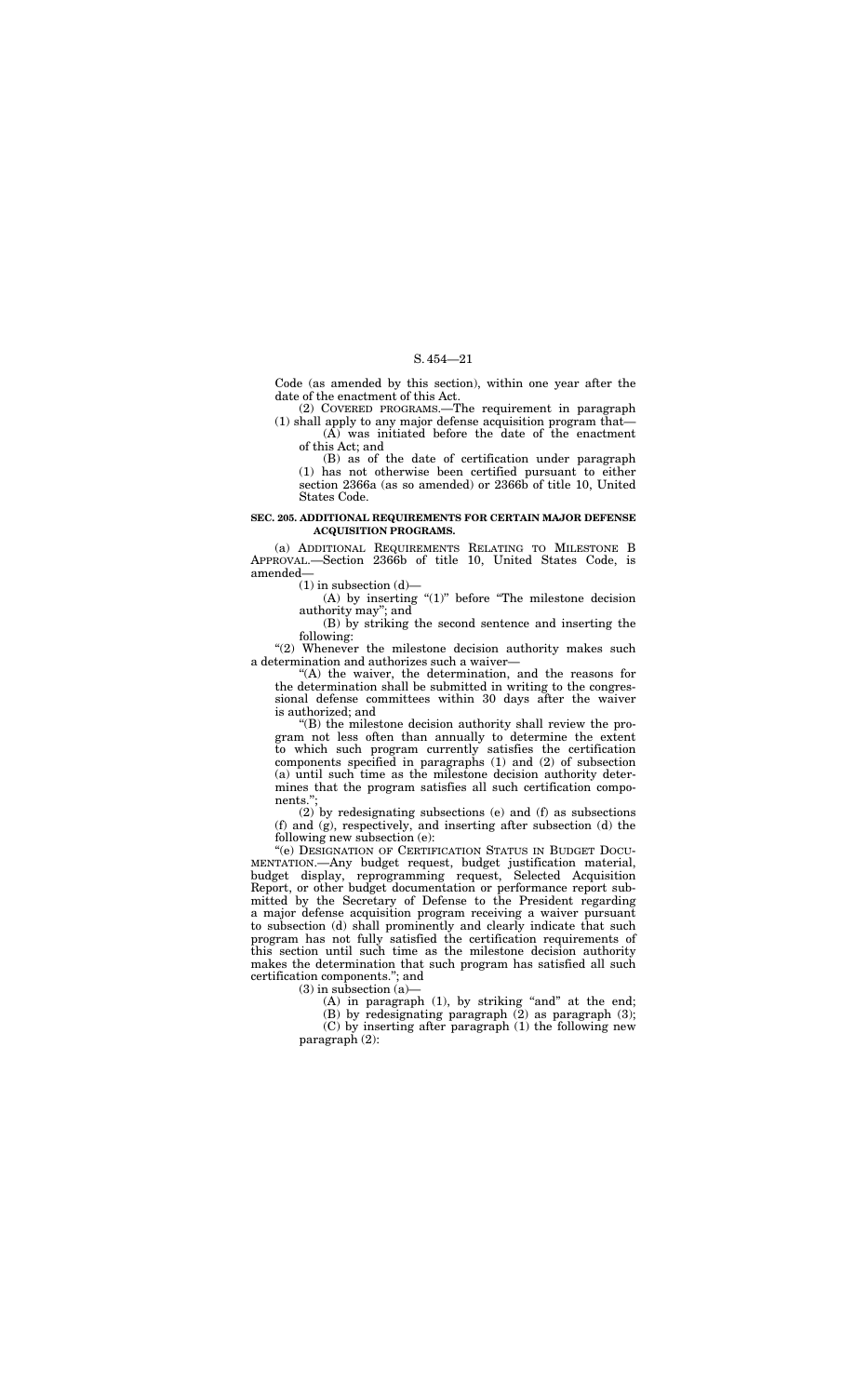''(2) has received a preliminary design review and conducted a formal post-preliminary design review assessment, and certifies on the basis of such assessment that the program demonstrates a high likelihood of accomplishing its intended mission; and''; and

> $(i)$  in subparagraph  $(D)$ , by striking the semicolon and inserting '', as determined by the Milestone Decision Authority on the basis of an independent review and assessment by the Director of Defense Research and Engineering; and'';

(D) in paragraph (3), as redesignated by subparagraph (B) of this paragraph—

(iii) by redesignating subparagraph (F) as subpara $graph(E)$ .

(b) CERTIFICATION AND REVIEW OF PROGRAMS ENTERING DEVELOPMENT PRIOR TO ENACTMENT OF SECTION 2366B OF TITLE  $10 -$ 

(ii) by striking subparagraph (E); and

(1) DETERMINATION.—Not later than 270 days after the date of the enactment of this Act, for each major defense acquisition program that received Milestone B approval before January 6, 2006, and has not received Milestone C approval, and for each space program that received Key Decision Point B approval before January 6, 2006, and has not received Key Decision Point C approval, the Milestone Decision Authority shall determine whether or not such program satisfies all of the certification components specified in paragraphs (1) and  $(2)$  of subsection (a) of section 2366b of title 10, United States Code (as amended by subsection (a) of this section).

(2) ANNUAL REVIEW.—The Milestone Decision Authority shall review any program determined pursuant to paragraph (1) not to satisfy any of the certification components of subsection (a) of section 2366b of title 10, United States Code (as so amended), not less often than annually thereafter to determine the extent to which such program currently satisfies such certification components until such time as the Milestone Decision Authority determines that such program satisfies all such certification components.

(3) DESIGNATION OF CERTIFICATION STATUS IN BUDGET DOCUMENTATION.—Any budget request, budget justification material, budget display, reprogramming request, Selected Acquisition Report, or other budget documentation or performance report submitted by the Secretary of Defense to the President regarding a major defense acquisition program which the Milestone Decision Authority determines under paragraph (1) does not satisfy all of the certification components of subsection (a) of section 2366b of title 10, United States Code, (as so amended) shall prominently and clearly indicate that such program has not fully satisfied such certification components until such time as the Milestone Decision Authority makes the determination that such program has satisfied all such certification components.

(c) REVIEWS OF PROGRAMS RESTRUCTURED AFTER EXPERIENCING CRITICAL COST GROWTH.—The official designated to perform oversight of performance assessment pursuant to section 103 of this Act, shall assess the performance of each major defense acquisition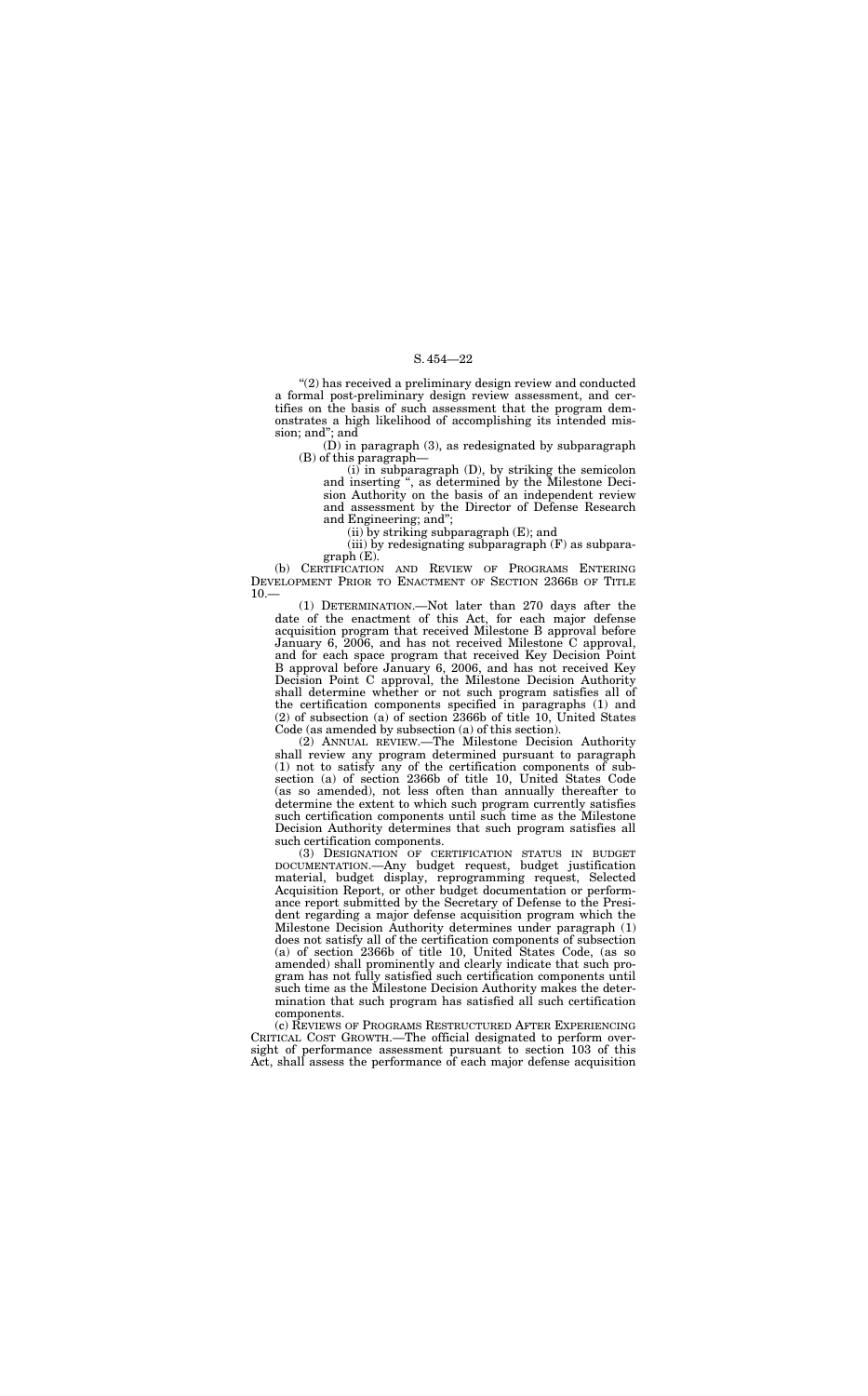program that has exceeded critical cost growth thresholds established pursuant to section 2433(e) of title 10, United States Code, but has not been terminated in accordance with section 2433a of such title (as added by section 206(a) of this Act) not less often than semi-annually until one year after the date on which such program receives a new milestone approval, in accordance with section  $2433a(c)(3)$  of such title (as so added). The results of reviews performed under this subsection shall be reported to the Under Secretary of Defense for Acquisition, Technology, and Logistics and summarized in the next annual report of such designated official.

#### **SEC. 206. CRITICAL COST GROWTH IN MAJOR DEFENSE ACQUISITION PROGRAMS.**

"(a) REASSESSMENT OF PROGRAM.—If the program acquisition unit cost or procurement unit cost of a major defense acquisition program or designated subprogram (as determined by the Secretary under section 2433(d) of this title) increases by a percentage equal to or greater than the critical cost growth threshold for the program or subprogram, the Secretary of Defense, after consultation with the Joint Requirements Oversight Council regarding program requirements, shall—

(a) ACTIONS FOLLOWING CRITICAL COST GROWTH.—

(1) IN GENERAL.—Chapter 144 of title 10, United States Code, is amended by inserting after section 2433 the following new section:

"(2) in consultation with the Director of Cost Assessment and Program Evaluation, carry out an assessment of—

 $(A)$  the projected cost of completing the program if current requirements are not modified;

### **''§ 2433a. Critical cost growth in major defense acquisition programs**

"(D) the need to reduce funding for other programs due to the growth in cost of the program.

"(b) PRESUMPTION OF TERMINATION. $\left(-\left(1\right)$  After conducting the reassessment required by subsection (a) with respect to a major defense acquisition program, the Secretary shall terminate the program unless the Secretary submits to Congress, before the end of the 60-day period beginning on the day the Selected Acquisition Report containing the information described in section 2433(g) of this title is required to be submitted under section 2432(f) of this title, a written certification in accordance with paragraph (2).

"(2) A certification described by this paragraph with respect to a major defense acquisition program is a written certification that—

''(1) determine the root cause or causes of the critical cost growth in accordance with applicable statutory requirements and Department of Defense policies, procedures, and guidance; and

''(B) the projected cost of completing the program based on reasonable modification of such requirements;

''(C) the rough order of magnitude of the costs of any reasonable alternative system or capability; and

''(A) the continuation of the program is essential to the national security;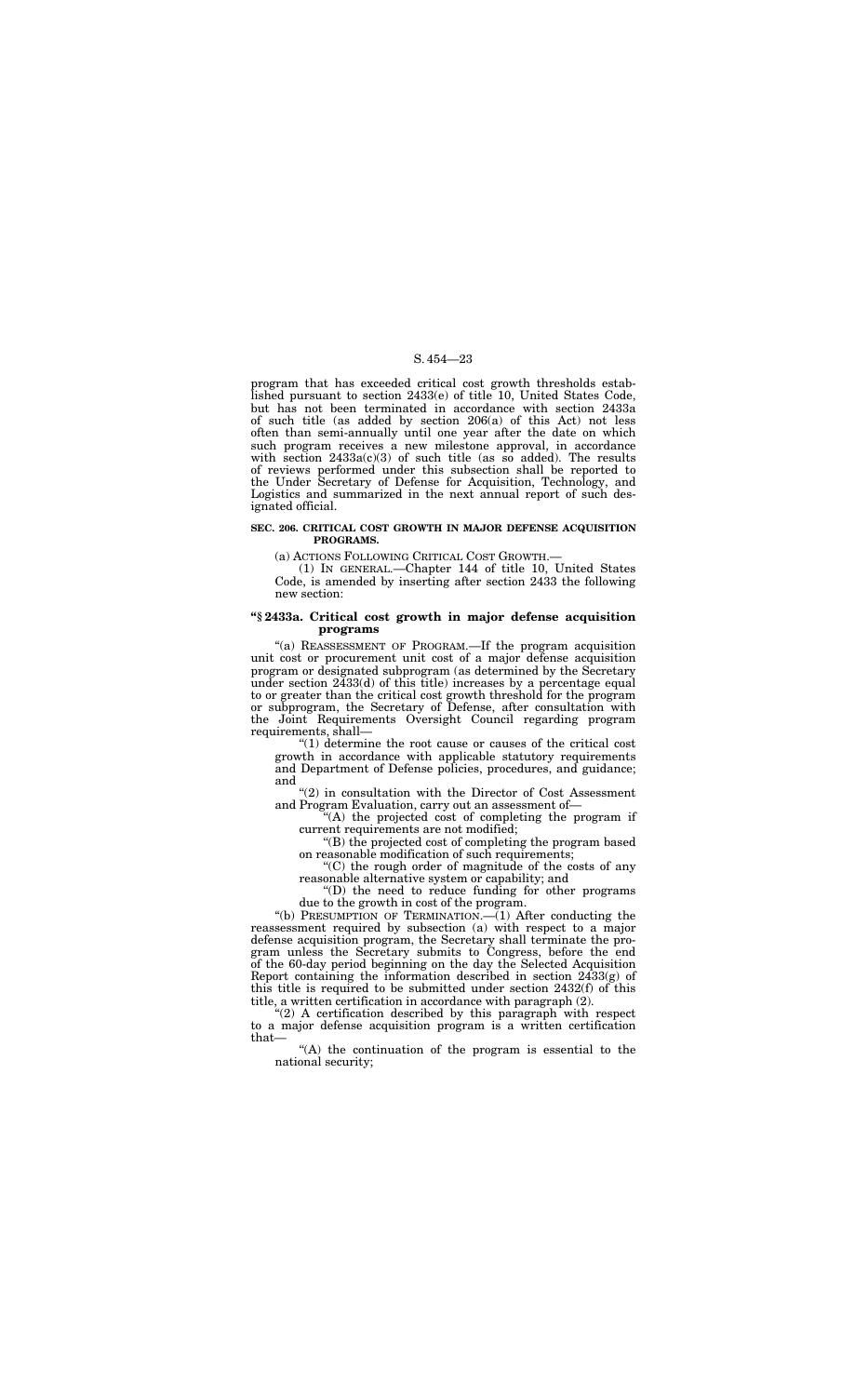''(B) there are no alternatives to the program which will provide acceptable capability to meet the joint military requirement (as defined in section  $181(g)(1)$  of this title) at less cost;

''(C) the new estimates of the program acquisition unit cost or procurement unit cost have been determined by the Director of Cost Assessment and Program Evaluation to be reasonable;

" $(\hat{E})$  the management structure for the program is adequate to manage and control program acquisition unit cost or procurement unit cost.

''(D) the program is a higher priority than programs whose funding must be reduced to accommodate the growth in cost of the program; and

"(c) ACTIONS IF PROGRAM NOT TERMINATED. $-(1)$  If the Secretary elects not to terminate a major defense acquisition program pursuant to subsection (b), the Secretary shall—

''(A) restructure the program in a manner that addresses the root cause or causes of the critical cost growth, as identified pursuant to subsection (a), and ensures that the program has an appropriate management structure as set forth in the certification submitted pursuant to subsection  $(b)(2)(E)$ ;

''(3) A written certification under paragraph (2) shall be accompanied by a report presenting the root cause analysis and assessment carried out pursuant to subsection (a) and the basis for each determination made in accordance with subparagraphs (A) through (E) of paragraph (2), together with supporting documentation.

"(2) For purposes of paragraph  $(1)(D)$ , the report specified in this paragraph is the first Selected Acquisition Report for the program submitted pursuant to section 2432 of this title after the President submits a budget pursuant to section 1105 of title 31, in the calendar year following the year in which the program was restructured.

''(B) rescind the most recent Milestone approval, or Key Decision Point approval in the case of a space program, for the program and withdraw any associated certification under section 2366a or 2366b of this title;

''(C) require a new Milestone approval, or Key Decision Point approval in the case of a space program, for the program before taking any contract action to enter a new contract, exercise an option under an existing contract, or otherwise extend the scope of an existing contract under the program, except to the extent determined necessary by the Milestone Decision Authority, on a non-delegable basis, to ensure that the program can be restructured as intended by the Secretary without unnecessarily wasting resources;

''(D) include in the report specified in paragraph (2) a description of all funding changes made as a result of the growth in cost of the program, including reductions made in funding for other programs to accommodate such cost growth; and

''(E) conduct regular reviews of the program in accordance with the requirements of section 205 of the Weapon Systems Acquisition Reform Act of 2009.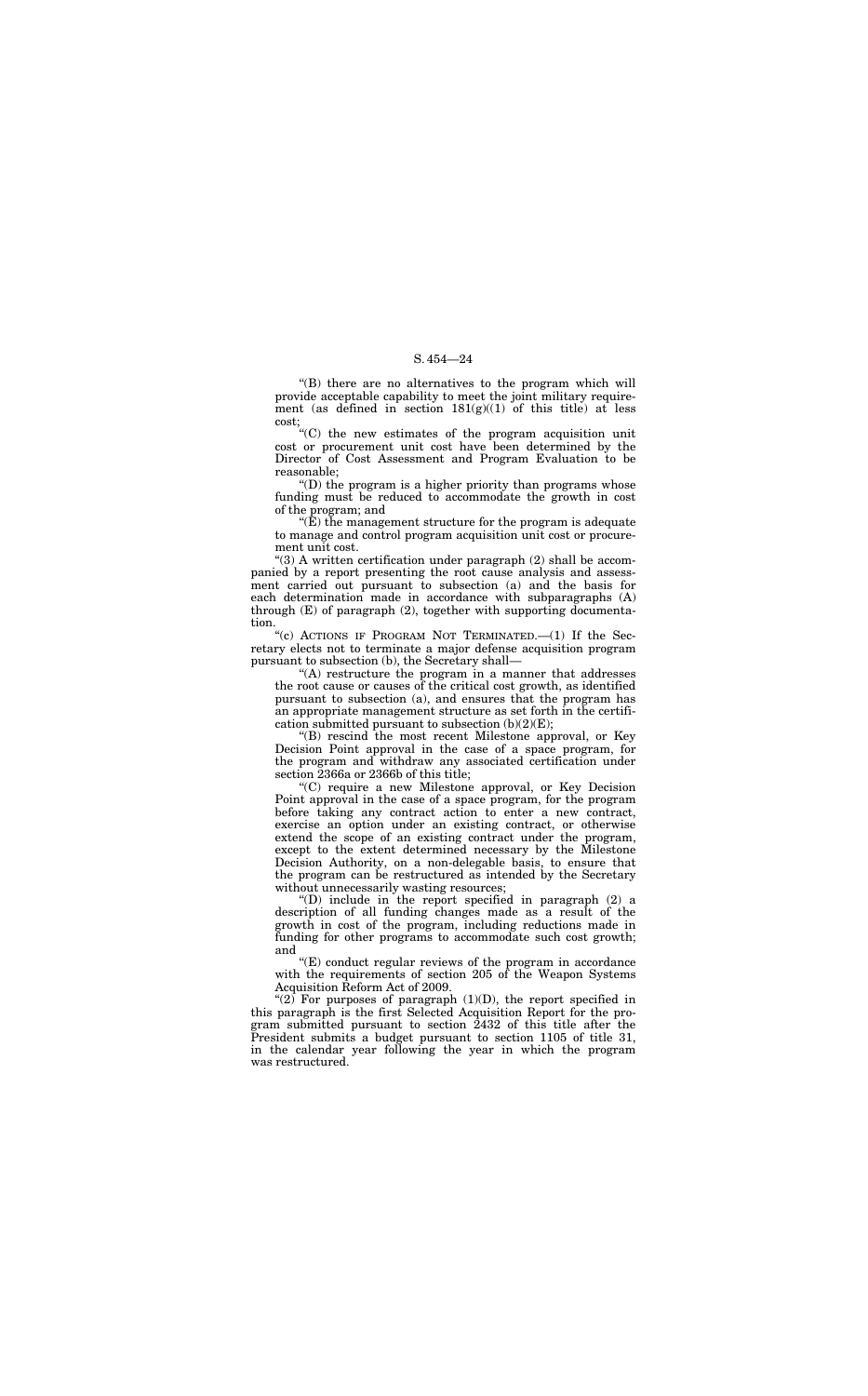''(d) ACTIONS IF PROGRAM TERMINATED.—If a major defense acquisition program is terminated pursuant to subsection (b), the Secretary shall submit to Congress a written report setting forth—

 $\cdot$ (2) the alternatives considered to address any problems in the program; and

''(1) an explanation of the reasons for terminating the program;

 $\cdot$ (3) the course the Department plans to pursue to meet any continuing joint military requirements otherwise intended to be met by the program.''.

(3) CONFORMING AMENDMENT.—Paragraph (2) of section  $2433(e)$  of such title 10 is amended to read as follows:

"(2) If the program acquisition unit cost or procurement unit cost of a major defense acquisition program or designated major subprogram (as determined by the Secretary under subsection (d)) increases by a percentage equal to or greater than the critical cost growth threshold for the program or subprogram, the Secretary of Defense shall take actions consistent with the requirements of section 2433a of this title."

(2) CLERICAL AMENDMENT.—The table of sections at the beginning of chapter 144 of such title is amended by inserting after the item relating to section 2433 the following new item:

### ''2433a. Critical cost growth in major defense acquisition programs.''.

 $(1)$  in subsection  $(a)(2)$ , by inserting ", including all planned increments or spirals,'' after ''an eventual total expenditure for procurement''; and

 $(1)$  The estimated level of resources required to fulfill the relevant joint military requirement, as determined by the Joint Requirements Oversight Council pursuant to section 181 of this title.

"(2) The cost estimate referred to in section  $2366a(a)(4)$ of this title.

"(3) The cost estimate referred to in section  $2366b(a)(1)(C)$ of this title.

"(4) The cost estimate within a baseline description as required by section 2435 of this title.''.

(b) TREATMENT AS MDAP.—Section 2430 of such title is amended—

(2) by adding at the end the following new subsection: "(c) For purposes of subsection (a)(2), the Secretary shall consider, as applicable, the following:

#### **SEC. 207. ORGANIZATIONAL CONFLICTS OF INTEREST IN MAJOR DEFENSE ACQUISITION PROGRAMS.**

(a) REVISED REGULATIONS REQUIRED.—Not later than 270 days after the date of the enactment of this Act, the Secretary of Defense shall revise the Defense Supplement to the Federal Acquisition Regulation to provide uniform guidance and tighten existing requirements for organizational conflicts of interest by contractors in major defense acquisition programs.

(b) ELEMENTS.—The revised regulations required by subsection (a) shall, at a minimum—

(1) address organizational conflicts of interest that could arise as a result of—

(A) lead system integrator contracts on major defense acquisition programs and contracts that follow lead system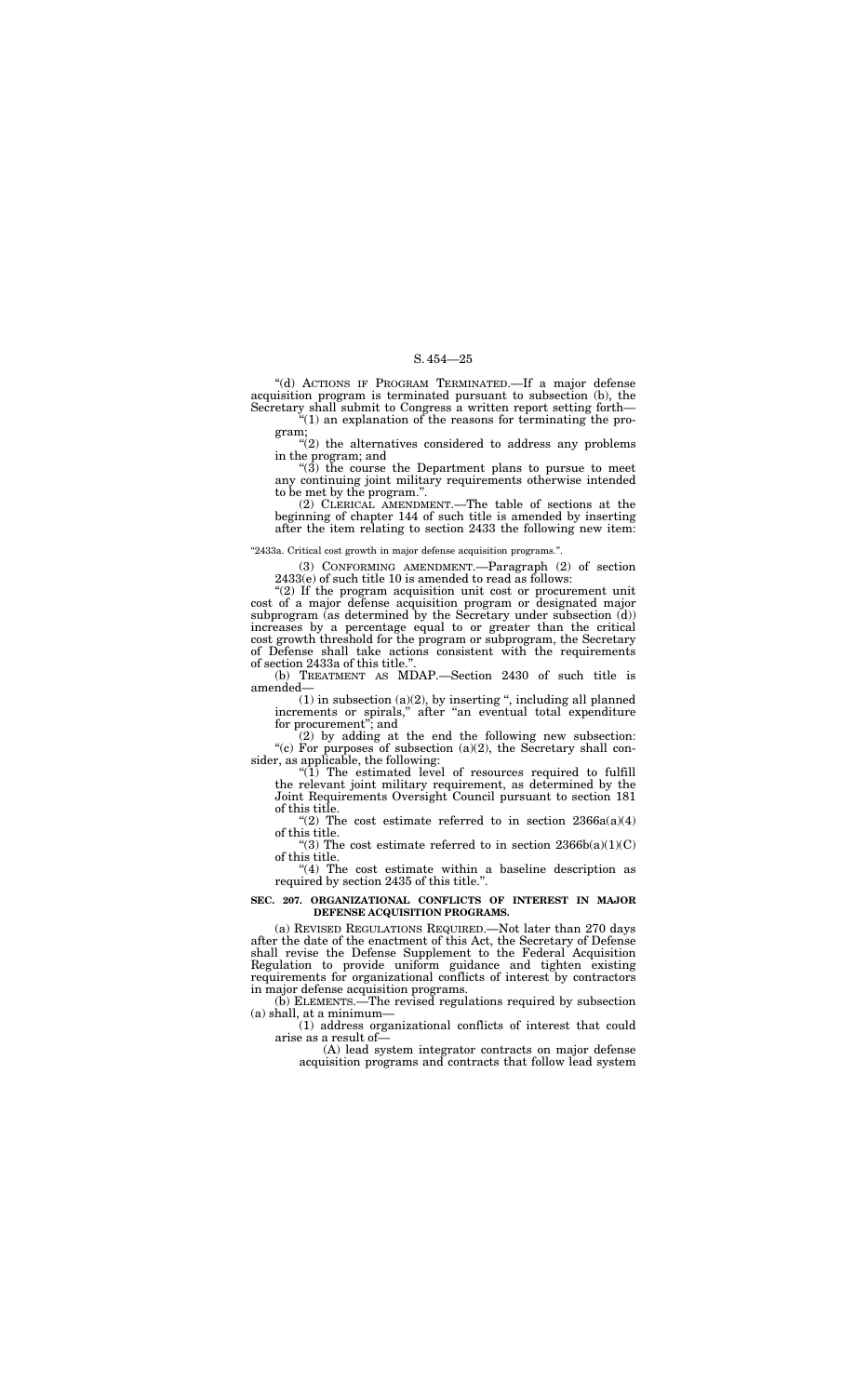(B) the ownership of business units performing systems engineering and technical assistance functions, professional services, or management support services in relation to major defense acquisition programs by contractors who simultaneously own business units competing to perform as either the prime contractor or the supplier of a major subsystem or component for such programs;

integrator contracts on such programs, particularly contracts for production;

(C) the award of major subsystem contracts by a prime contractor for a major defense acquisition program to business units or other affiliates of the same parent corporate entity, and particularly the award of subcontracts for software integration or the development of a proprietary software system architecture; or

(D) the performance by, or assistance of, contractors in technical evaluations on major defense acquisition programs;

(2) ensure that the Department of Defense receives advice on systems architecture and systems engineering matters with respect to major defense acquisition programs from federally funded research and development centers or other sources independent of the prime contractor;

(A) The recommendations presented by the Panel on Contracting Integrity pursuant to paragraph (1).

(3) require that a contract for the performance of systems engineering and technical assistance functions for a major defense acquisition program contains a provision prohibiting the contractor or any affiliate of the contractor from participating as a prime contractor or a major subcontractor in the development or construction of a weapon system under the program; and

(4) establish such limited exceptions to the requirement in paragraphs (2) and (3) as may be necessary to ensure that the Department of Defense has continued access to advice on systems architecture and systems engineering matters from highly-qualified contractors with domain experience and expertise, while ensuring that such advice comes from sources that are objective and unbiased.

(c) CONSULTATION IN REVISION OF REGULATIONS.—

(1) RECOMMENDATIONS OF PANEL ON CONTRACTING INTEG-RITY.—Not later than 90 days after the date of the enactment of this Act, the Panel on Contracting Integrity established pursuant to section 813 of the John Warner National Defense Authorization Act for Fiscal Year 2007 (Public Law 109–364; 120 Stat. 2320) shall present recommendations to the Secretary of Defense on measures to eliminate or mitigate organizational conflicts of interest in major defense acquisition programs.

(2) CONSIDERATION OF RECOMMENDATIONS.—In developing the revised regulations required by subsection (a), the Secretary shall consider the following:

(B) Any findings and recommendations of the Administrator for Federal Procurement Policy and the Director of the Office of Government Ethics pursuant to section 841(b) of the Duncan Hunter National Defense Authorization Act for Fiscal Year 2009 (Public Law 110–417; 122 Stat. 4539).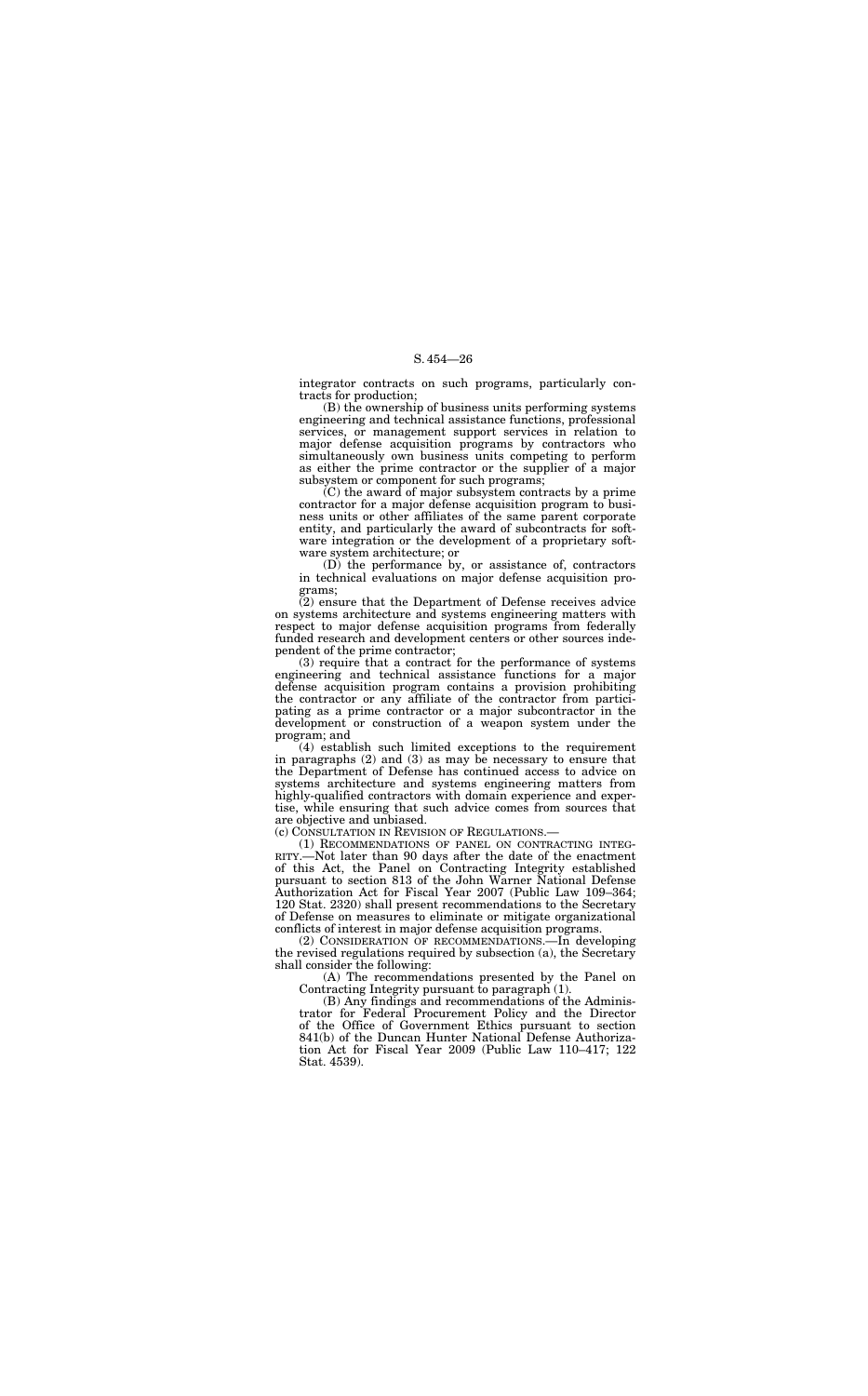(d) EXTENSION OF PANEL ON CONTRACTING INTEGRITY.—Subsection (e) of section 813 of the John Warner National Defense Authorization Act for Fiscal Year 2007 is amended to read as follows:<br>"(e) TERMINATION.—

"(1) IN GENERAL.—Subject to paragraph  $(2)$ , the panel shall continue to serve until the date that is 18 months after the date on which the Secretary of Defense notifies the congressional defense committees of an intention to terminate the panel based on a determination that the activities of the panel no longer justify its continuation and that concerns about contracting integrity have been mitigated.

"(2) MINIMUM CONTINUING SERVICE.—The panel shall continue to serve at least until December 31, 2011.".

# **TITLE III—ADDITIONAL ACQUISITION PROVISIONS**

#### **SEC. 301. AWARDS FOR DEPARTMENT OF DEFENSE PERSONNEL FOR EXCELLENCE IN THE ACQUISITION OF PRODUCTS AND SERVICES.**

(a) IN GENERAL.—Not later than 180 days after the date of the enactment of this Act, the Secretary of Defense shall commence carrying out a program to recognize excellent performance by individuals and teams of members of the Armed Forces and civilian personnel of the Department of Defense in the acquisition of products and services for the Department of Defense.

(b) ELEMENTS.—The program required by subsection (a) shall include the following:

"(7) A discussion of the methodology used to establish appropriate baselines for earned value management at the award of a contract or commencement of a program, whichever is earlier.

(1) Procedures for the nomination by the personnel of the military departments and the Defense Agencies of individuals and teams of members of the Armed Forces and civilian personnel of the Department of Defense for eligibility for recognition under the program.

(2) Procedures for the evaluation of nominations for recognition under the program by one or more panels of individuals from the Government, academia, and the private sector who have such expertise, and are appointed in such manner, as the Secretary shall establish for purposes of the program.

(c) AWARD OF CASH BONUSES.—As part of the program required by subsection (a), the Secretary may award to any individual recognized pursuant to the program a cash bonus authorized by any other provision of law to the extent that the performance of such individual so recognized warrants the award of such bonus under such provision of law.

#### **SEC. 302. EARNED VALUE MANAGEMENT.**

(a) MODIFICATION OF ELEMENTS IN REPORT ON IMPLEMENTA-TION.—Subsection (a) of section 887 of the Duncan Hunter National Defense Authorization Act for Fiscal Year 2009 (Public Law 110– 417; 122 Stat. 4562) is amended by striking paragraph (7) and inserting the following new paragraphs: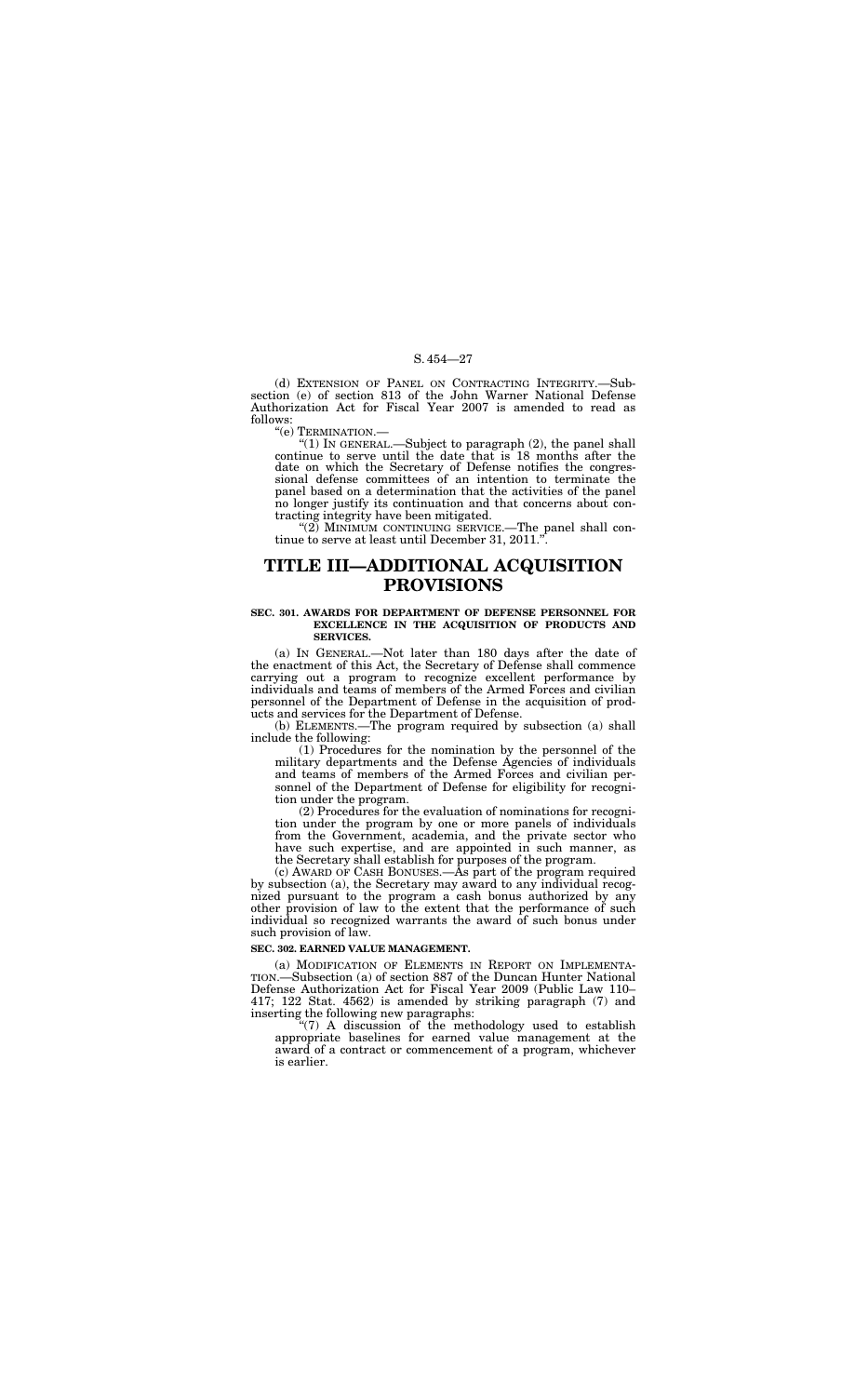''(8) A discussion of the manner in which the Department ensures that personnel responsible for administering and overseeing earned value management systems have the training and qualifications needed to perform that responsibility.

 $\hat{f}(9)$  A discussion of mechanisms to ensure that contractors establish and use approved earned value management systems, including mechanisms such as the consideration of the quality of contractor earned value management performance in past performance evaluations.

(b) MODIFICATION OF REPORT DATE.—Subsection (b) of such section is amended by striking "270 days after the date of the enactment of this Act" and inserting "October 14, 2009".

''(10) Recommendations for improving earned value management and its implementation within the Department, including—

''(A) a discussion of the merits of possible alternatives; and

''(B) a plan for implementing any improvements the Secretary determines to be appropriate.''.

#### **SEC. 303. EXPANSION OF NATIONAL SECURITY OBJECTIVES OF THE NATIONAL TECHNOLOGY AND INDUSTRIAL BASE.**

(a) IN GENERAL.—Section 2501(a) of title 10, United States Code, is amended by adding at the end the following new paragraph:

 $(1)$  In GENERAL.—Not later than one year after the date of the enactment of this Act, the Comptroller General of the United States shall submit to the congressional defense committees a report on growth in operating and support costs for major weapon systems.

(2) ELEMENTS.—In preparing the report required by paragraph (1), the Comptroller General shall, at a minimum-

''(6) Maintaining critical design skills to ensure that the armed forces are provided with systems capable of ensuring technological superiority over potential adversaries.''.

(b) ASSESSMENT OF EFFECT OF TERMINATION OF MAJOR DEFENSE ACQUISITION PROGRAMS ON TECHNOLOGY AND INDUSTRIAL CAPABILITIES.—Section 2505(b) of such title is amended—

 $(1)$  in paragraph  $(2)$ , by striking "and" at the end;

(2) in paragraph (3), by striking the period at the end and inserting ''; and''; and

(3) by adding at the end the following new paragraph: ''(4) consider the effects of the termination of major defense acquisition programs (as the term is defined in section 2430 of this title) in the previous fiscal year on the sectors and capabilities in the assessment.''.

#### **SEC. 304. COMPTROLLER GENERAL OF THE UNITED STATES REPORTS ON COSTS AND FINANCIAL INFORMATION REGARDING MAJOR DEFENSE ACQUISITION PROGRAMS.**

(a) REVIEW OF OPERATING AND SUPPORT COSTS OF MAJOR WEAPON SYSTEMS.—

(A) identify the original estimates for operating and support costs for major weapon systems selected by the Comptroller General for purposes of the report;

(B) assess the actual operating and support costs for such major weapon systems;

(C) analyze the rate of growth for operating and support costs for such major weapon systems;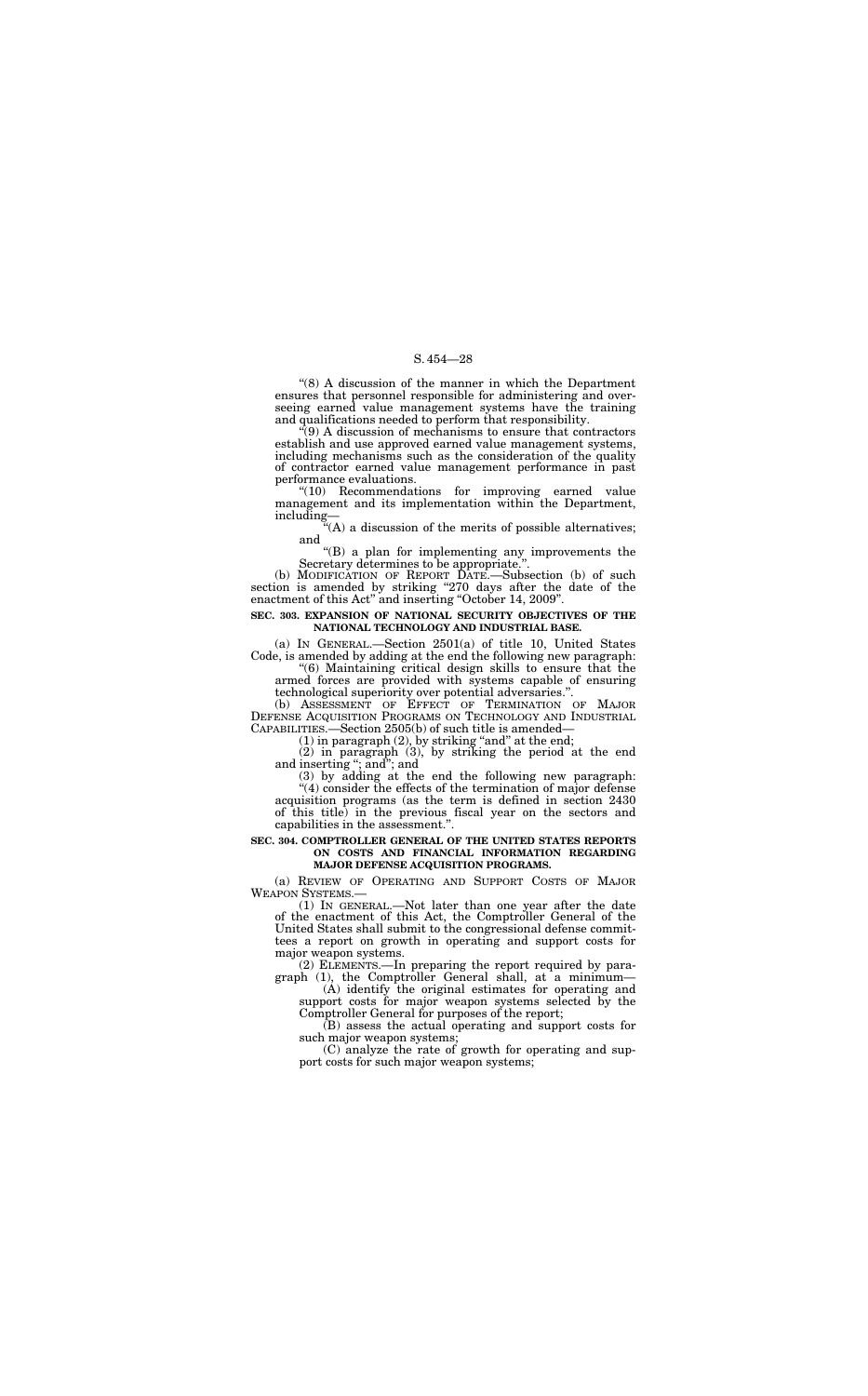(D) for such major weapon systems that have experienced the highest rate of growth in operating and support costs, assess the factors contributing to such growth;

(b) REVIEW OF FINANCIAL INFORMATION RELATING TO MAJOR DEFENSE ACQUISITION PROGRAMS.

(E) assess measures taken by the Department of Defense to reduce operating and support costs for major weapon systems; and

(F) make such recommendations as the Comptroller General considers appropriate.

(A) identify any weaknesses in operations under major defense acquisition programs that hinder the capacity to assemble reliable financial information on the systems and assets to be acquired under such programs in accordance with applicable accounting standards;

(1) REVIEW.—The Comptroller General of the United States shall perform a review of weaknesses in operations affecting the reliability of financial information on the systems and assets to be acquired under major defense acquisition programs.

(2) ELEMENTS.—The review required under paragraph (1) shall—

(B) identify any mechanisms developed by the Department of Defense to address weaknesses in operations under major defense acquisition programs identified pursuant to subparagraph (A); and

(C) assess the implementation of the mechanisms set forth pursuant to subparagraph (B), including—

(i) the actions taken, or planned to be taken, to implement such mechanisms;

(ii) the schedule for carrying out such mechanisms; and

(iii) the metrics, if any, instituted to assess progress in carrying out such mechanisms.

(3) CONSULTATION.—In performing the review required by paragraph (1), the Comptroller General shall seek and consider input from each of the following:

(A) The Chief Management Officer of the Department of Defense.

(B) The Chief Management Officer of the Department of the Army.

(C) The Chief Management Officer of the Department of the Navy.

(D) The Chief Management Officer of the Department of the Air Force.

(4) REPORT.—Not later than one year after the date of enactment of this Act, the Comptroller General shall submit